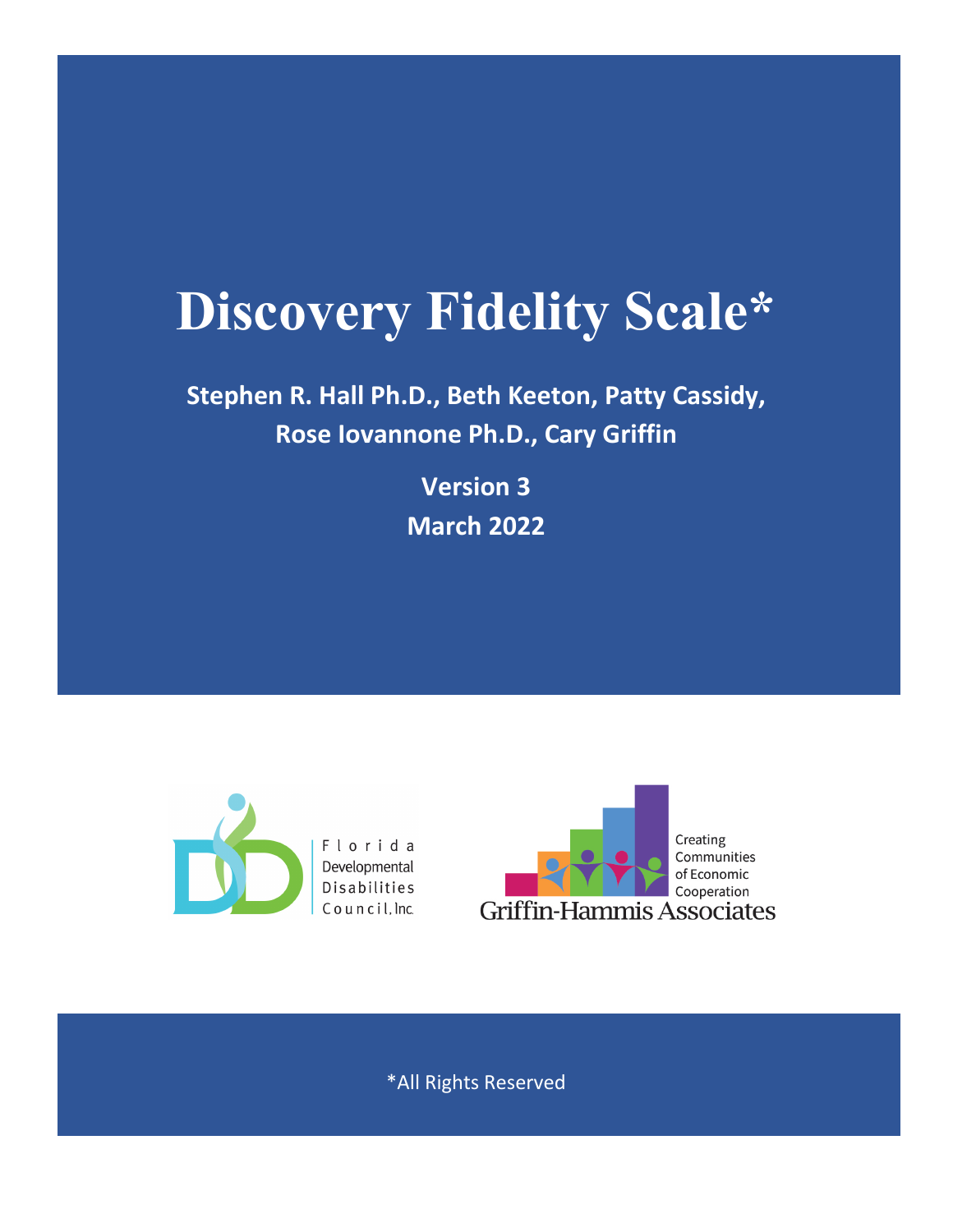# Acknowledgements

The following persons and their organizations helped in the research and creation of the first Discovery Fidelity Scale (2016). Many additional people, provider organizations, persons with disabilities, and their families provided their insights and experiences with the Discovery process but are not mentioned by name to ensure their promised anonymity.

- Tim Riesen PhD, Research Assistant Professor, Department of Special Education and Rehabilitation, Center for Persons with Disabilities, Utah State University
- Debbie Ball, Vice-President Employment Services, Easter Seals of Southern California
- Florida Developmental Disabilities Council, Inc. (FDDC)
- Donna Phillips, PhD, Program Manager Childhood/Education FDDC
- Rick Lockenbach, Program Manager Childhood/Education FDDC
- Cary Griffin, CEO, Griffin Hammis Associates
- Michael Callahan, President, Mark Gold and Associates
- Jan Pearce, Supported Employment Program Administrator, Florida Division of Vocational Rehabilitation, DOE
- Lisa Friedman-Chavez, Project 10: Transition Education Network, University of South Florida, St. Petersburg
- Jose Rivera, Contract Liaison, Division of Vocational Rehabilitation, DOE
- Marilyn Figueroa, Contract Liaison, Division of Vocational Rehabilitation
- Amy Salamon, Teacher, Broward County Schools
- Lou Ruccolo, Supervisor, Office of Exceptional Student Education and Support Services, Broward County Schools
- Vanessa Rodriguez, The Diversity Initiative Inc.
- Barbara Williams, Lee County Schools

Sponsored by United States Department of Health and Human Services, Administration on Intellectual and Developmental Disabilities and the Florida Developmental Disabilities Council, Inc. Developed and written by Hall, S., Keeton, B., Cassidy, P., Iovannone, R., & Griffin, C. (2016). *Discovery Fidelity Scale*. Atlanta, GA: Center for Social Capital. All rights reserved.

Citation: Hall, S., Keeton, B., Cassidy, P., Iovannone, R., & Griffin, C. (2016). Discovery Fidelity Scale. Atlanta, GA: Center for Social Capital.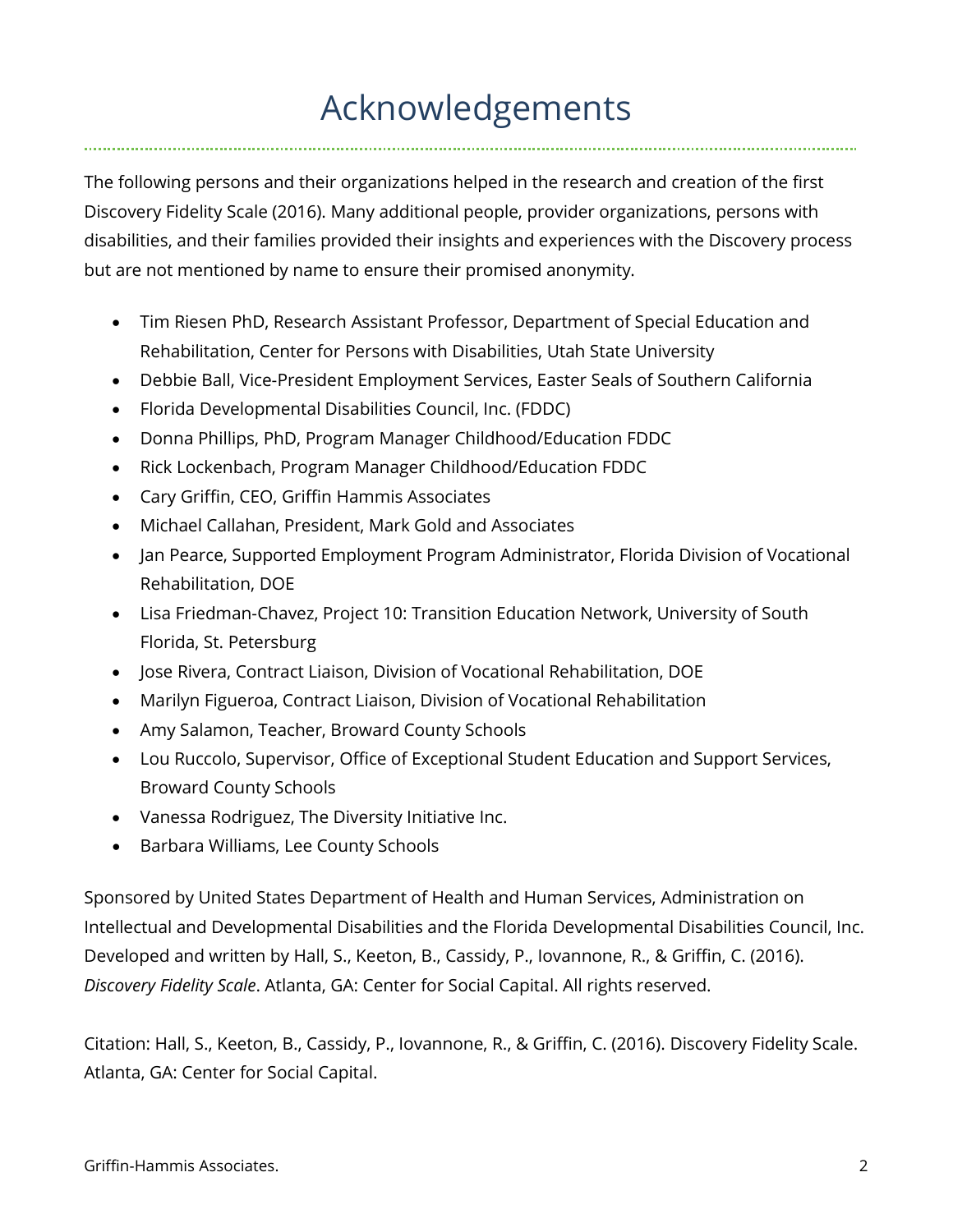# Discovery Fidelity Scale\*

# Stephen R. Hall Ph.D, Beth Keeton, Patty Cassidy, Rose Iovnannone Ph.D, Cary Griffin Griffin-Hammis Associates

February 2022 (Version 3)

**\*All Rights Reserved**

### The Purpose

The Florida Developmental Disabilities Council, Inc. awarded a project to the Center for Social Capital in 2016 to research and improve Discovery practice. This revised 2021 Discovery Fidelity Scale (DFS) is based on nearly five years of implementation research and subsequent research publications. Discovery is the initial phase in Customized Employment that assists employment seekers who experience a disability. Customized Employment promises superior employment outcomes and good jobs, at good wages, that last for citizens with significant disabilities. Discovery reveals the employment seeker's relationships during the Home and Community visits, support needs and how the employment seeker best learns, during familiar and less familiar Discovery Activities, and expands employment possibilities through Informational Interviews with businesses. The end result is a Discovery Employment Plan to be used for CE Job Development. Discovery helps those who are working on behalf of the employment seeker learn the ideal conditions for each person's employment.

The Discovery Fidelity Scale (DFS) contains recommended practices to encourage Discovery implementation in a thorough and consistent manner. The development of this fidelity scale relied significantly on the input and guidance of two national organizations, Griffin-Hammis Associates (GHA) and Mark Gold and Associates (MGA). These two organizations have thoroughly defined Discovery and are knowledgeable trainers and teachers of Discovery and Customized Employment In addition to the exemplary Discovery teachings of these two organizations. This 2021 revised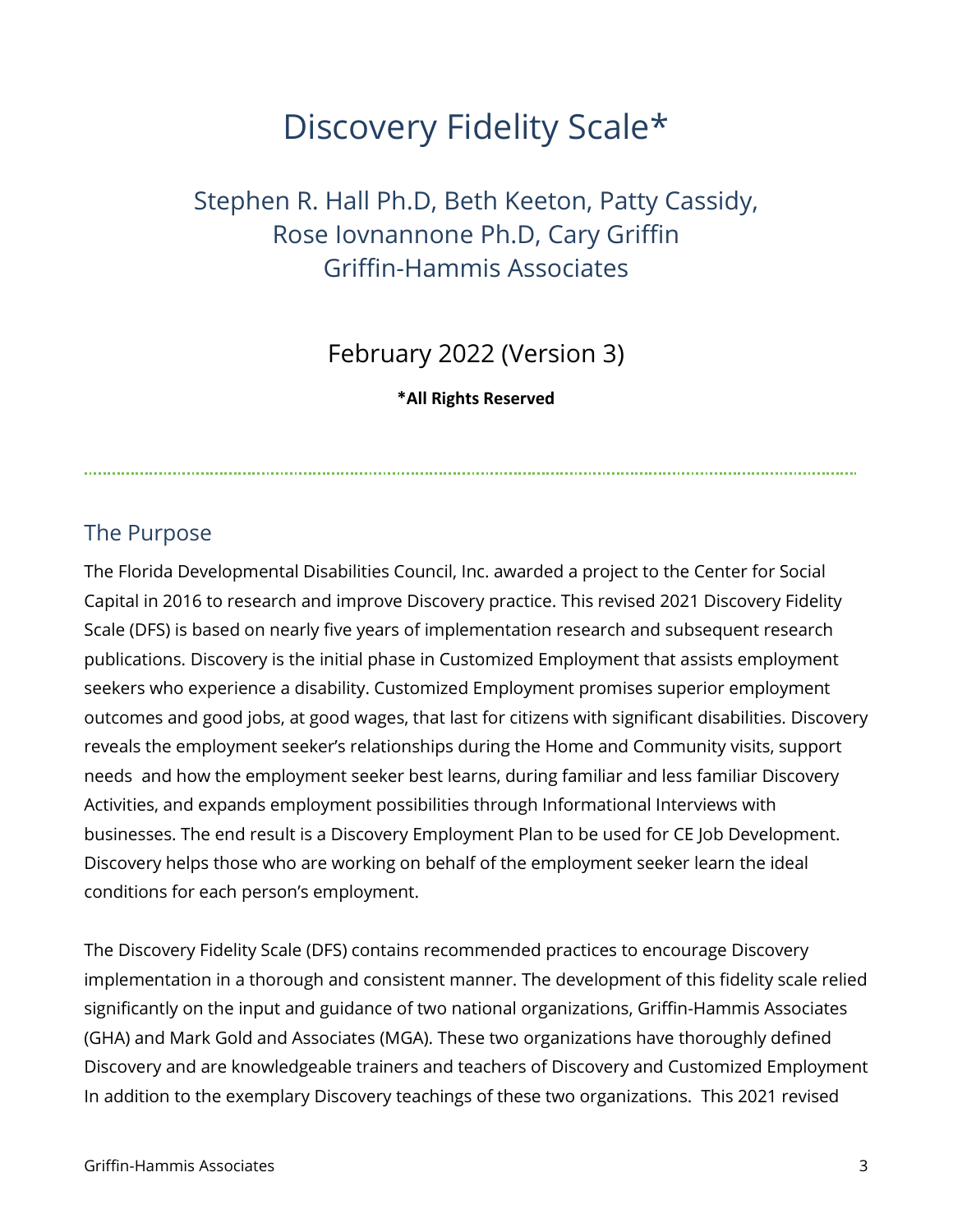DFS incorporates experiences of Discovery practitioners from California, Michigan, Iowa, Utah, Missouri, Florida, and Rhode Island.

Phase 1 of DFS field implementation began with training and authorizing select DFS Administrators, and subsequently reviewing their completed DFSs. Data collected from these reviews were used to revise DFS tenets and strengthen their reliability. A national panel of Discovery and Customized Employment experts participated in a Delphi process to increase consensus, the face validity, of DFS tenets. The results of this study have been accepted for publication in the *Journal of Vocational Rehabilitation*, Riesen, T., Hall, S., Keeton, B., and Jones, K. (2019) Customized Employment Fidelity Discovery: Developing Consensus Among Experts. This 2021 revised DFS is based on the results of additional implementation data research (in press).

Professionals administering the DFS must be trained and authorized to ensure reliable and valid implementation. Use of the DFS without requisite training of authorized DFS Administrators is prohibited. Prior to DFS training, all authorized Administrators should have professional working knowledge of Customized Employment and understand how a customized approach to employment is different from a competitive or job market approach. The DFS is a tool to ensure Discovery services are consistently implemented with integrity and quality. Delivering Discovery with fidelity demonstrates quality adherence to its key processes which increase the likelihood of a good stable job for the employment seeker.

#### Limitations

The fundamental hypothesis is the fidelity tenets contained in this scale correlate with successful employment outcomes through Discovery and Customized Employment. Field-testing is still underway in several States to both evaluate and improve DFS tenets to ensure they positively correlate with employment success. States and providers of Discovery Services that practice Discovery with fidelity to this scale can expect more stable employment of citizens with significant disabilities at higher annual incomes.

# Introduction to Discovery

Every Vocational Rehabilitation Local Area Office in the United States may authorize payment for Discovery services for persons with significant disabilities as a part of Customized Employment. Discovery is recognized as a billable service through the federal Rehabilitation Services Administration. The Centers for Medicare and Medicaid Services (CMS) also provided both definitional and financing guidance and encouragement for delivering Discovery and Customized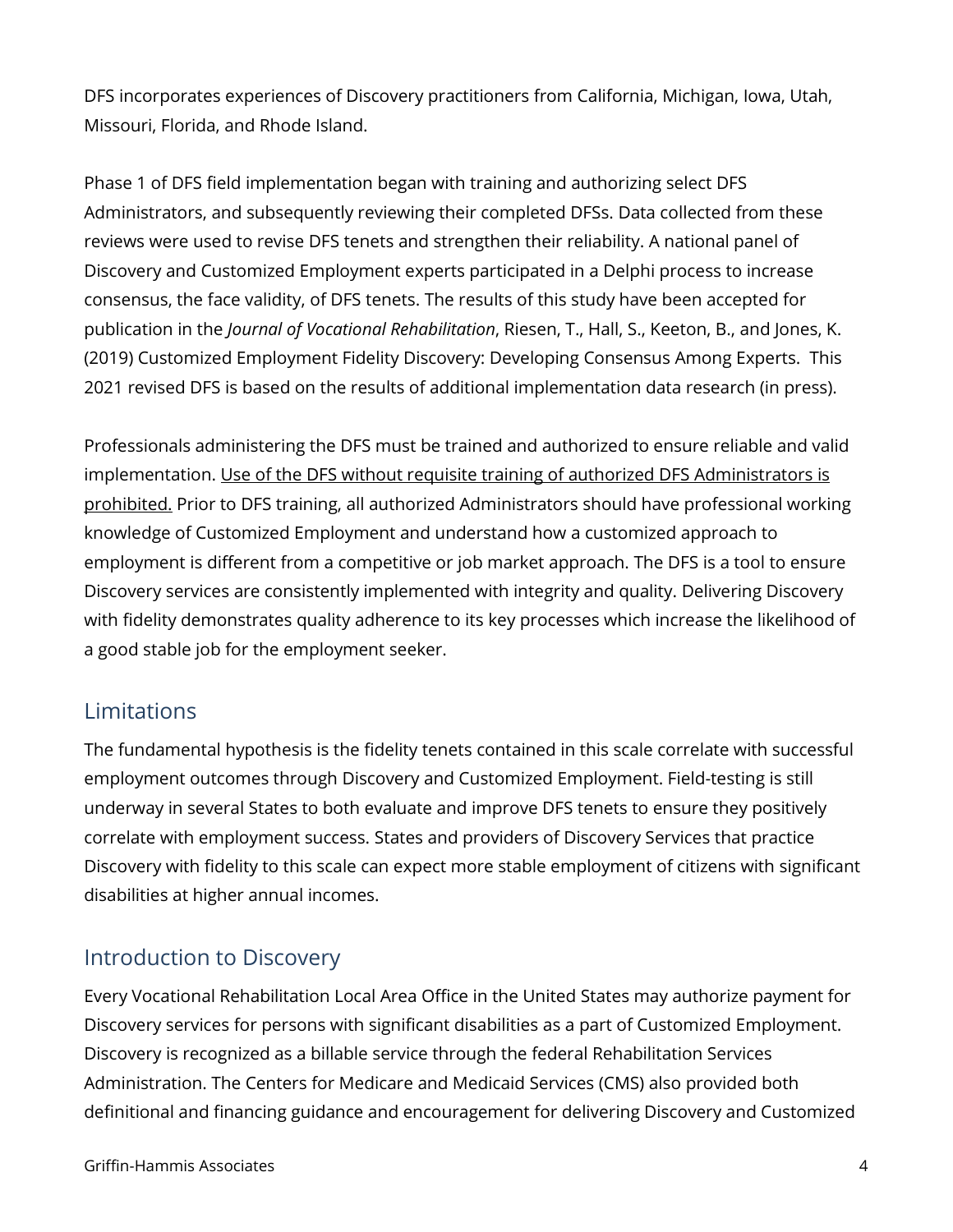Employment as a Medicaid funded service. Discovery and Customized Employment pilots and training seminars have occurred in most states, stewarded by the United States Department of Labor, Office of Disability Employment Policy.

Discovery is the initial step in a customized approach to employment for someone with significant challenges. Discovery takes between 24–60 hours over 6–12 weeks. Discovery is an alternative to a traditional assessments or evaluations to determine employability. Discovery assumes employability. The employment seeker cannot fail Discovery. Discovery presumes more citizens with developmental or intellectual disabilities, significant mental health needs, and others with multiple challenges to employment can be employed by using an individually customized approach to employment. The Discovery process helps reveal significant information about the job seeker to be used during CE Job Development following Discovery. While a competitive approach to employment matches citizens with disabilities to nearby job openings, this customized approach to employment utilizes thorough information about the individual job seeker via Discovery, coupled with highly individualized CE job development, Consultative Employment Training and Supports instead of job coaching, and other customized employment strategies, including interest-based employer negotiation.

#### Discovery is not a Stand-alone Service

Discovery, the initial step within Customized Employment. It should not be delivered as a standalone service. Discovery should be included in a referral for Customized Employment. The Discovery process should be explained to all potential support team members, including family members, educators, the case manager, and other supports and services personnel, including both day and residential services. Before Discovery begins, the primary person working on behalf of the employment seeker should complete all necessary paperwork, demographic information, and secure Customized Employment funding authorizations.

Discovery begins with identifying the Discovery Staging Record (DSR) or Vocational Profile format to be used for recording employment seeker information during the Discovery process. Immediately after completing Discovery, CE Job Development begins, followed by Consultative Employment, and Ongoing Support and Follow-along services. This means when Discovery is used for students still in school, it should result in a real job working evenings, weekends, holidays, and in the summer. This may also include working at a business separate from the school facility during regular school hours, if employment is a part of the student's individual education plan. A temporary unpaid or paid work experience is not the same as the experience that results from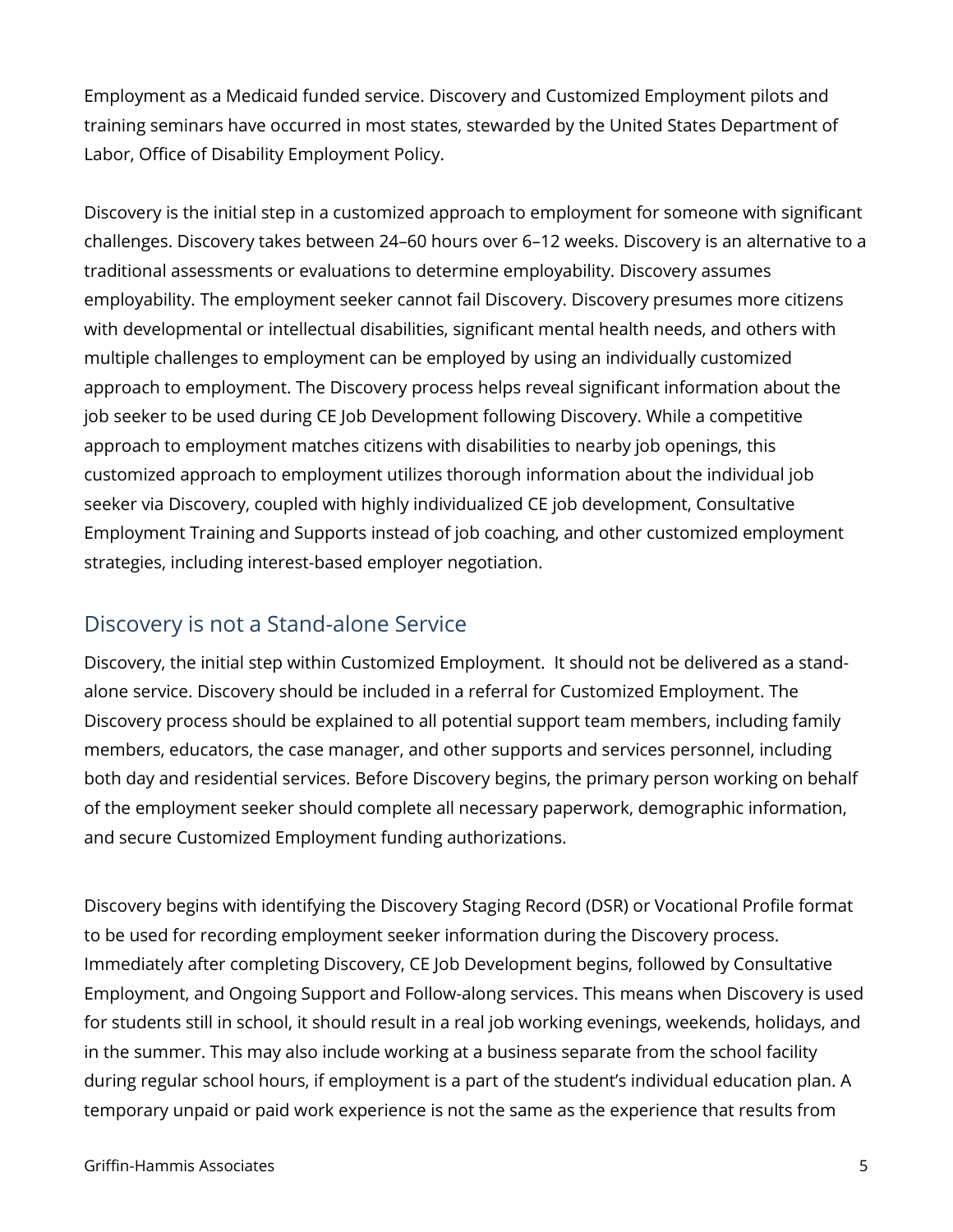securing employment through Discovery and Customized Employment. Ensuring someone with significant challenges continues to work in a good job at good wages may require additional consultative training, negotiation, position modifications, and different supports.

#### Discovery is an Alternative to Assessments and Evaluations

Implementing Discovery with fidelity means using Discovery as an alternative to evaluating someone to determine feasibility for a particular kind of work. Discovery does not result in a prediction of what sort of job should be sought based only on the person's current work skills. Discovery is a thorough description of a job seeker to better determine how to proceed with the next step, CE Job Development. Discovery is never used to assess what the employment seeker can and cannot do before deciding whether to authorize additional employment services. Discovery assumes employability with needed supports and is not to be used to determine whether someone is employable or designated as "unemployable."

### Essential Features of Discovery

- An employment seeker cannot "fail" Discovery.
- Each person is unique and has specific contributions of value in the labor market.
- The employment seeker is the leader of his or her own Discovery process.
- Discovery begins with engaging the employment seeker's family, friends, and community supports.
- In Discovery, those who assist the employment seeker achieve a much greater understanding of the employment seeker.
- Discovery customizes employment around someone's life, not the other way around.
- Discovery reveals the person at his or her best and leads the individual to paid employment, working at his or her best.
- Discovery is about learning what's important about school, about work, and about income needed for financial stability.
- Discovery shows what the employment seeker can do, likes to do, and needs help doing.
- Discovery observations are always written objectively in descriptive sentences, reporting what is seen and heard in a positive manner.
- Discovery assists in getting to know someone "where the person is most who she or he is." (Michael Callahan)
- Discovery does not evaluate whether someone can work. Discovery helps determine how best to proceed to ensure employment success.
- Discovery does not assess or evaluate the employment seeker's readiness.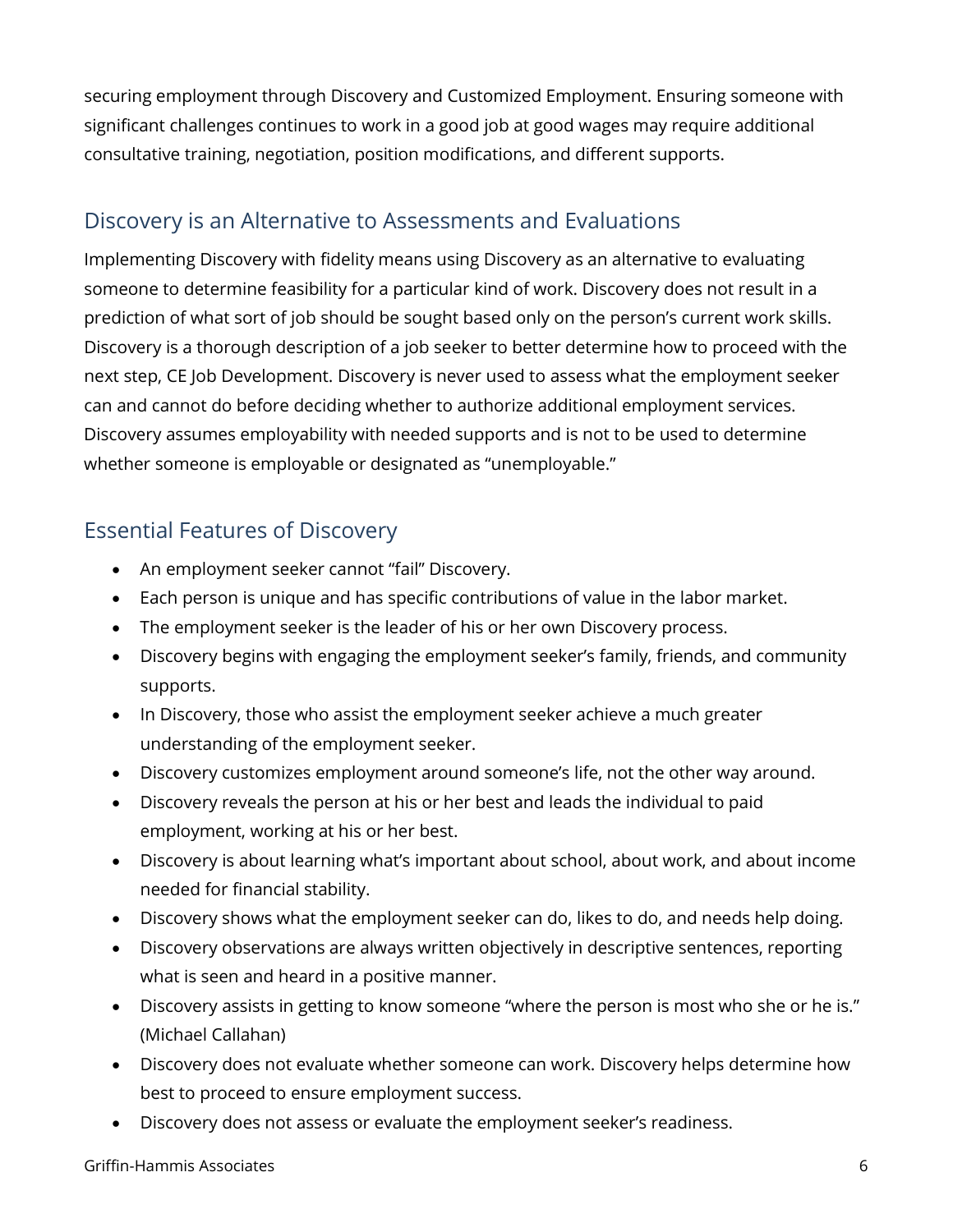- Discovery should never be used to determine which work experiences the employment seeker should try out to become "more ready" for employment.
- Discovery determines the employment seeker's support needs and how they learn in various kinds of work.
- No portion of Discovery, including the process of informational interviewing within Discovery, is job development. CE Job Development is the phase that immediately follows Discovery. Consultative Employment Training and Supports is the phase that immediately follows CE Job Development after the employment seeker is hired.
- Discovery is not determining whether the employment seeker is motivated to work or to discover his or her motivators.
- Concluding Discovery with a work experience, a volunteer experience, or paid or unpaid "try outs" are not acceptable next steps following Discovery. Real employment is.
- Job Development begins immediately after Discovery because a paid employment outcome in a real job in the community is the only purpose of Discovery.

To ensure you are using the latest version, 2021 (revised) of the Discovery Fidelity Scale, please download the latest revised version from the Griffin-Hammis Associates website, www.griffinhammis.com.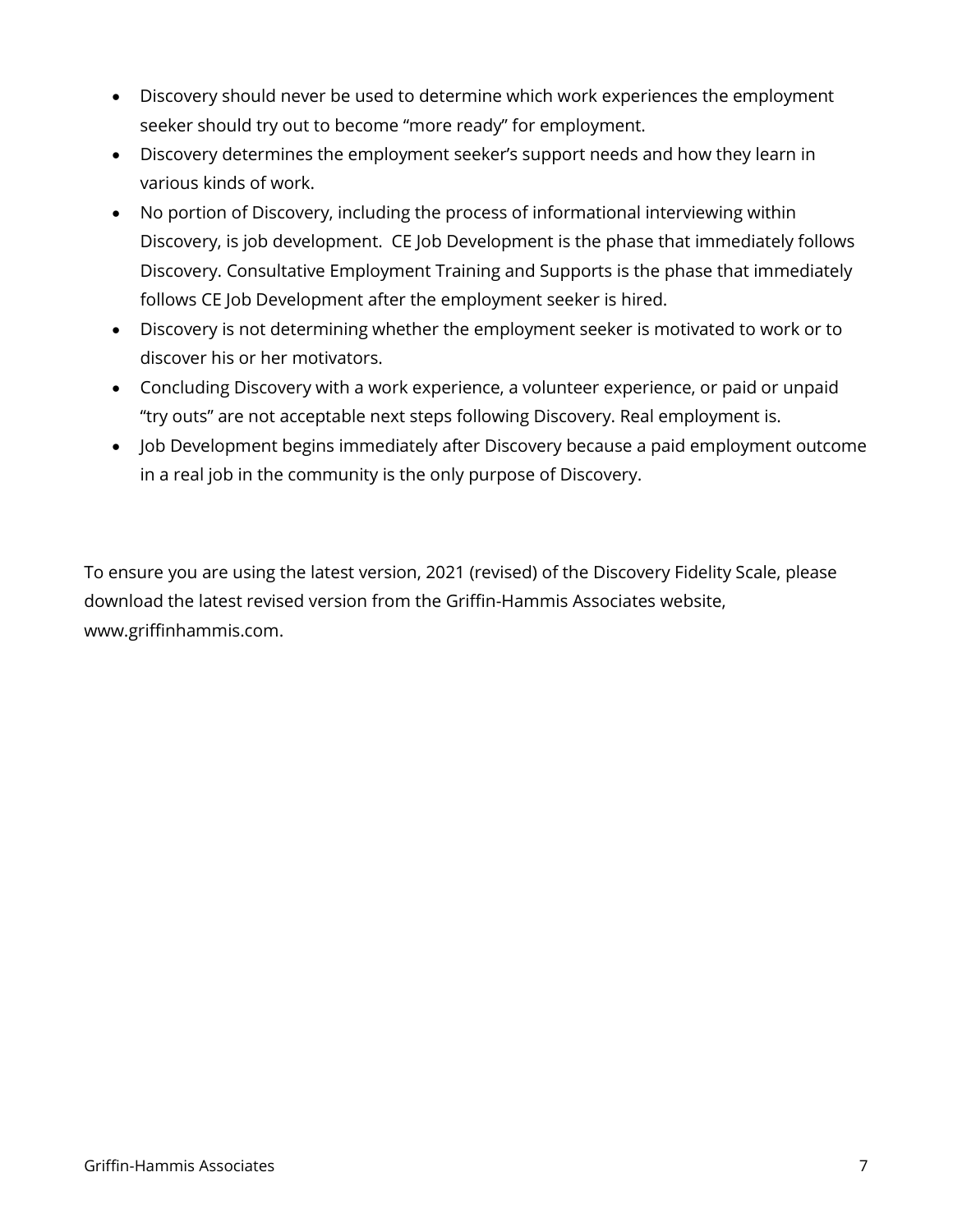# The Discovery Fidelity Scale

The promise of the Discovery Fidelity Scale is successful employment for the employment seeker, by implementing Discovery tenets described in the scale with acceptable accuracy. Adequate Authorizations, Access, Financing, and Provider Quality are critical Discovery Systems components. Home and Community Visits, Discovery Activities, Informational Interviews with businesses, a Vocational Profile Review, and an Employment Plan are critical Discovery Services components. The Discovery Fidelity Scale is divided into two sections. The first section is **Discovery Systems Fidelity,** and the second section is **Discovery Services Fidelity**.

#### Discovery Systems Fidelity

- 1. Authorization and Access
- 2. Financing
- 3. Discovery Providers

#### Discovery Services Fidelity

- 1. Home and Community Visits
- 2. Discovery Activities
- 3. Informational Interviews
- 4. Vocational Profile Narrative Review
- 5. Employment Plan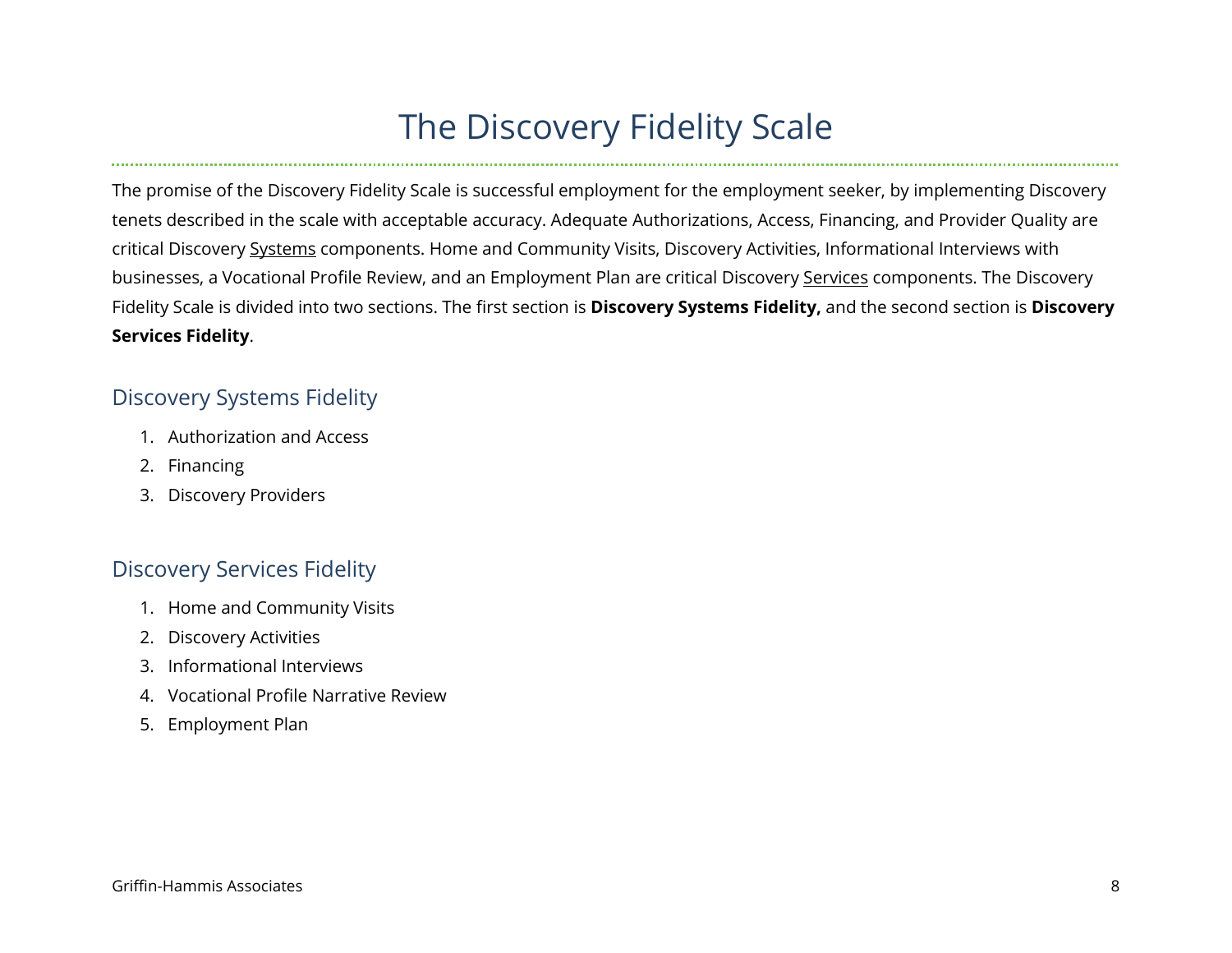### How the Discovery Fidelity Scale works:

- The eight components of Discovery Fidelity have tenets for each particular component. Each tenet is scored by determining which of four unique scalable fidelity definitions, described under the tenet, best matches current implementation of that tenet. Choose only one of the four fidelity descriptions for each tenet. Unacceptable, Acceptable, Good, or Exemplary should be chosen for each tenet.
- When in doubt among the four scalable selections, the selection that has the lower score should be checked*.* The Fidelity descriptions are:
	- Unacceptable (Score -1)—the most appropriate description of circumstances when compared to the other 3 options.
	- Acceptable (Score +1)—the best description of circumstances when compared to the other 3 options.
	- Good (Score +2)—the best description of circumstances because all of BOTH Acceptable and Good circumstances are present.
	- Exemplary (Score +3)—the best description of circumstances because ALL circumstances of Acceptable, Good, and Exemplary are present.
- All Scores are totaled at the end of the Scale.
- Timeliness is a critical component of the Discovery process. It is recorded at the end of the Scale.
- The word "employment specialist" is used throughout to mean the person who works 1:1 with the job seeker to ensure successful employment. Other common terms are: CE job developer, Consultative Employment Specialist, Support and Follow-along Specialist, and Vocational Specialist.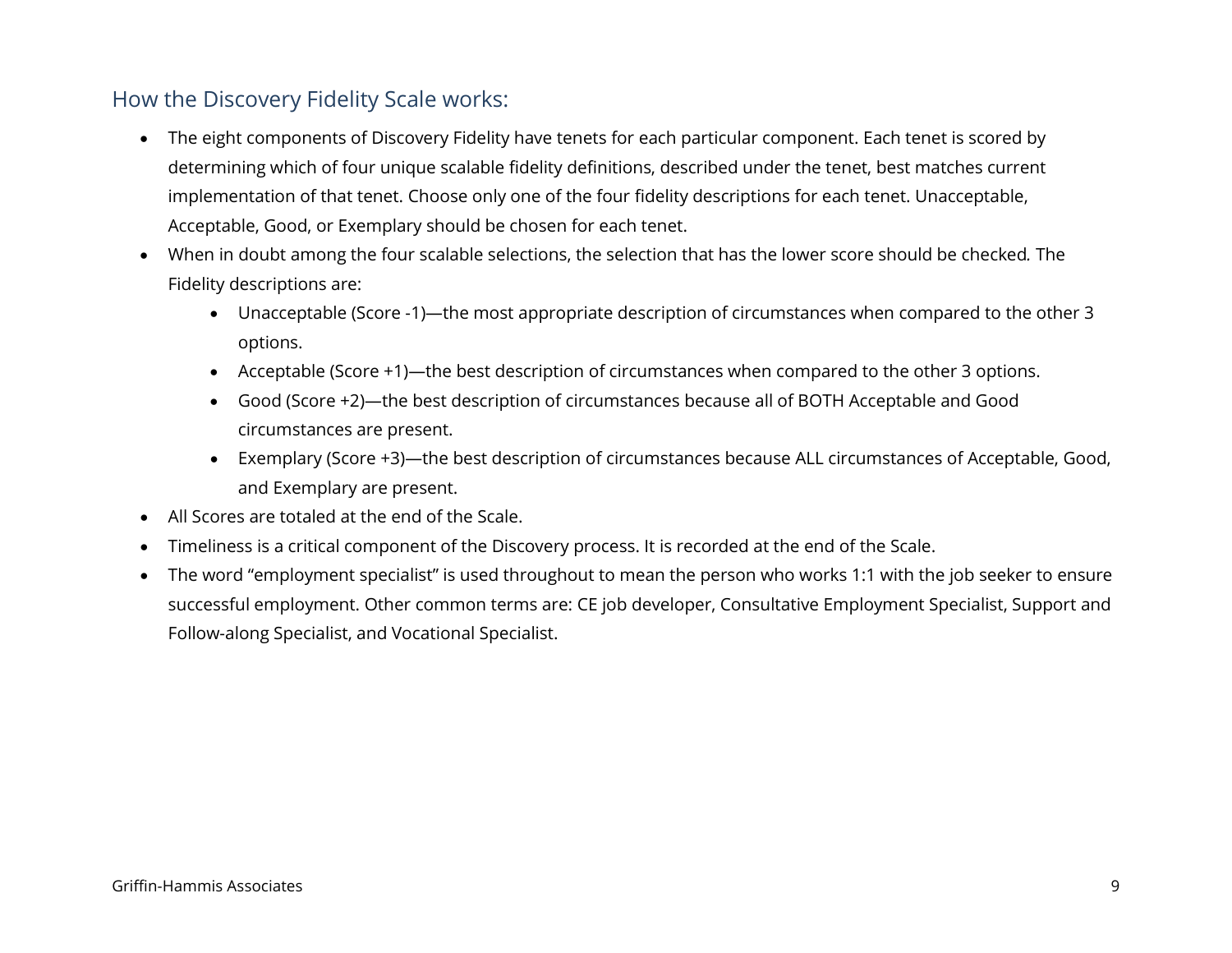# Discovery Fidelity Scale

Fidelity Level Criteria:

- +3 = Exemplary Fidelity (also meets all elements of Acceptable and Good Fidelity)
- +2 = Good Fidelity (also meets all elements of Acceptable Fidelity)

+1 = Acceptable Fidelity

-1 = Unacceptable Fidelity

# Part 1. Discovery Systems Fidelity

**Authorization and Access.** Discovery is an alternative to vocational assessments and evaluations. It is the initial component of Customized Employment (CE). Financing Discovery accurately means it is paid for by State Vocational Rehabilitation and/or State Medicaid in agreement with the Centers for Medicare and Medicaid Services (CMS) employment financing and rate development guidance. This federal agency gave accurate financing guidance on Discovery and CE to ensure each state uses a "reasonably principled analysis" of provider's costs to determine rates. Anyone eligible for Supported Employment is also eligible for Customized Employment.

| <b>Discovery</b>                                                                                                        | <b>Scoring</b>                                                                                                                                             |                                                                                                                              |                                                                                           |                                                                                                   |              |
|-------------------------------------------------------------------------------------------------------------------------|------------------------------------------------------------------------------------------------------------------------------------------------------------|------------------------------------------------------------------------------------------------------------------------------|-------------------------------------------------------------------------------------------|---------------------------------------------------------------------------------------------------|--------------|
| <b>Systems Tenet</b>                                                                                                    | Unacceptable - 1                                                                                                                                           | Acceptable + 1                                                                                                               | Good $+2$                                                                                 | Exemplary +3                                                                                      | <b>Score</b> |
| 1.1 Discovery is an<br>alternative to<br>vocational<br>assessments and<br>evaluations for<br>anyone eligible for<br>CE. | Discovery is authorized<br>only for people who<br>have the most<br>significant challenges to<br>employment from<br>among those who are<br>eligible for CE. | Discovery is authorized<br>as an alternative to<br>traditional assessments<br>or evaluations for<br>persons eligible for CE. | Discovery is authorized<br>for anyone eligible for<br>CE who wants to<br>become employed. | Discovery authorization<br>includes working-age<br>students who have<br>significant disabilities. |              |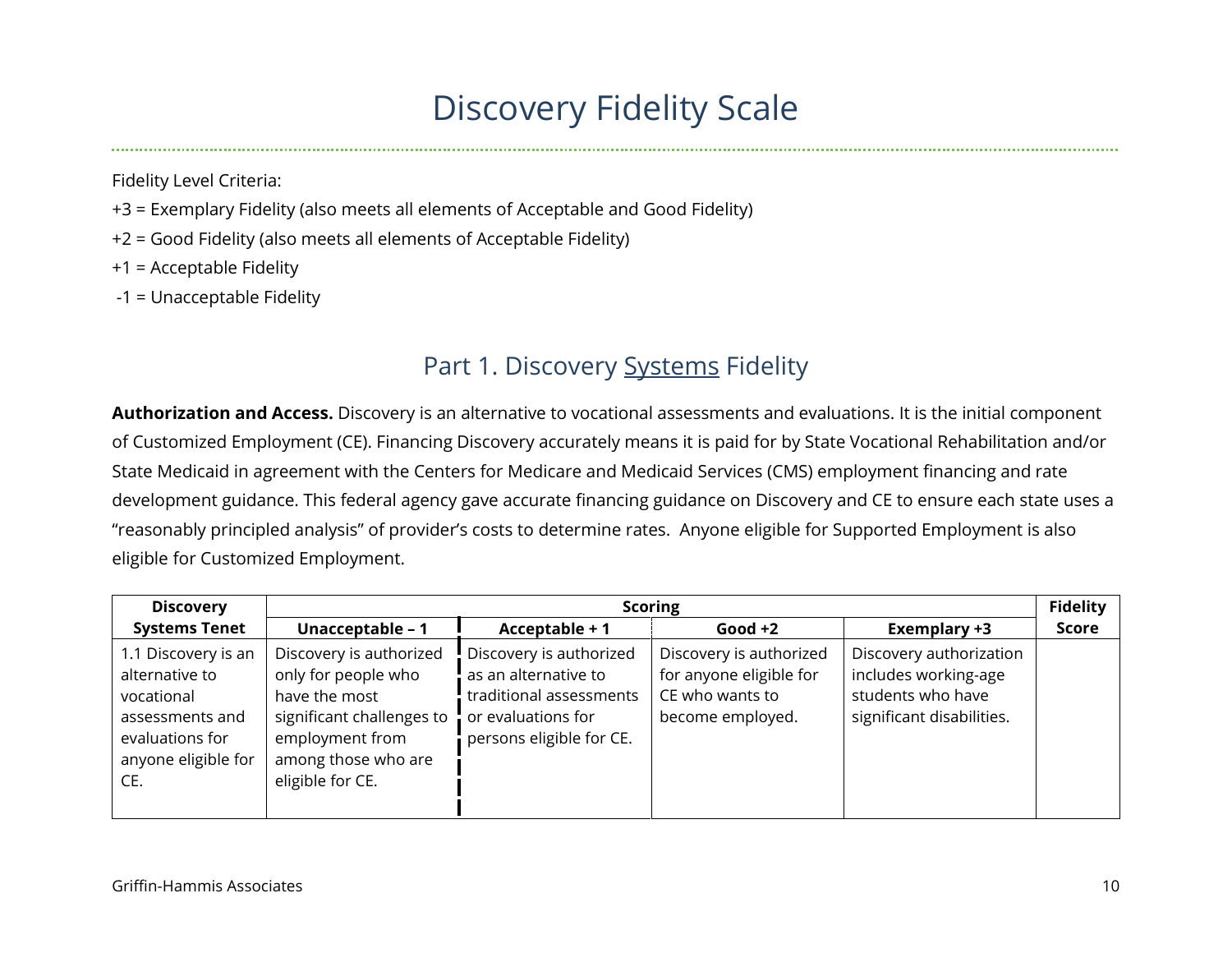| <b>Discovery</b>                                                   | <b>Scoring</b>                                                                 |                                                                                  |                                                                                                                                            |                                                                                                                                              |              |
|--------------------------------------------------------------------|--------------------------------------------------------------------------------|----------------------------------------------------------------------------------|--------------------------------------------------------------------------------------------------------------------------------------------|----------------------------------------------------------------------------------------------------------------------------------------------|--------------|
| <b>Systems Tenet</b>                                               | Unacceptable - 1                                                               | Acceptable + 1                                                                   | Good $+2$                                                                                                                                  | Exemplary +3                                                                                                                                 | <b>Score</b> |
| 1.2 Discovery is<br>authorized as the<br>initial process of<br>CE. | The Discovery service is<br>authorized separate<br>from a CE<br>authorization. | Discovery is authorized<br>as the initial process of<br>a referral for services. | Discovery is authorized<br>to the specific agency<br>who will also deliver all<br>of the employment<br>seeker's subsequent CE<br>services. | Discovery is authorized<br>to a specific<br>employment specialist<br>who provides Discovery<br>and all subsequent CE<br>employment services. |              |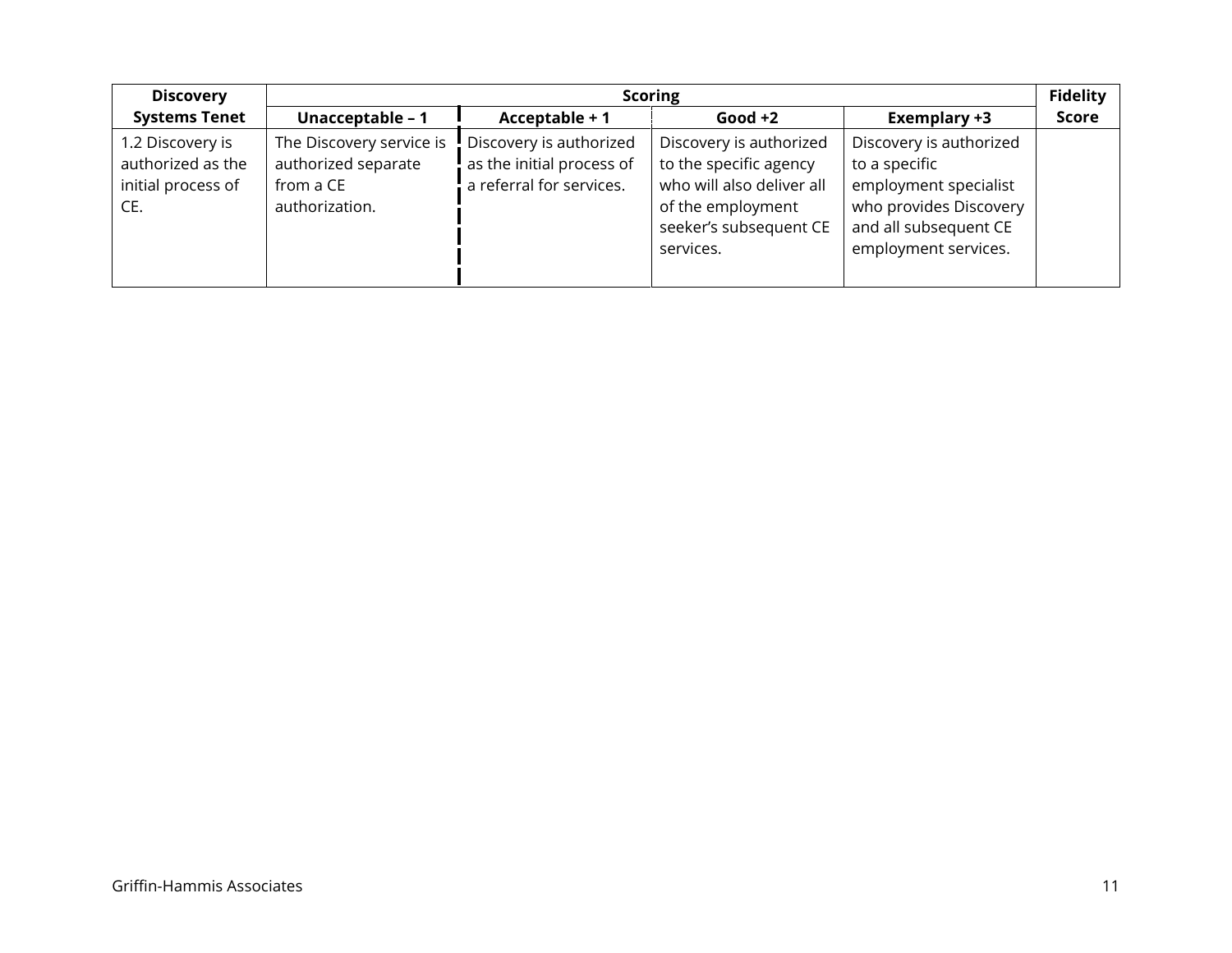# Financing

Discovery is financed accurately by Vocational Rehabilitation and/or State Medicaid in agreement with the Centers for Medicare and Medicaid Services (CMS) employment financing and rate development guidance to ensure each state uses a reasonably principled analysis of provider's costs to determine rates for Discovery and Customized Employment.

| <b>Discovery</b>                                                                                                           |                                                                                                    |                                                                                                                                                                                                                                     | <b>Scoring</b>                                                                                                                        |                                                                                                                                      | <b>Fidelity</b> |
|----------------------------------------------------------------------------------------------------------------------------|----------------------------------------------------------------------------------------------------|-------------------------------------------------------------------------------------------------------------------------------------------------------------------------------------------------------------------------------------|---------------------------------------------------------------------------------------------------------------------------------------|--------------------------------------------------------------------------------------------------------------------------------------|-----------------|
| <b>Systems Tenet 1</b>                                                                                                     | Unacceptable - 1                                                                                   | Acceptable + 1                                                                                                                                                                                                                      | $Good +2$                                                                                                                             | Exemplary +3                                                                                                                         | <b>Score</b>    |
| 1.3 Discovery is<br>accurately<br>financed by<br>considering<br>provider's costs to<br>ensure access to<br>the CE service. | A single payment rate is<br>used to fund Discovery,<br>without accounting for<br>providers' costs. | The Discovery payment<br>rate to a provider of the<br>service is adequate to<br>ensure employment<br>seekers have access to<br>Discovery services<br>delivered by a trained,<br>skillful, and experienced<br>employment specialist. | The Discovery payment<br>allows increased<br>provider funding when<br>Discovery requires<br>more hours than<br>originally authorized. | Every provider is paid a<br>reasonable and<br>individualized rate for<br>their Discovery services<br>based on their actual<br>costs. |                 |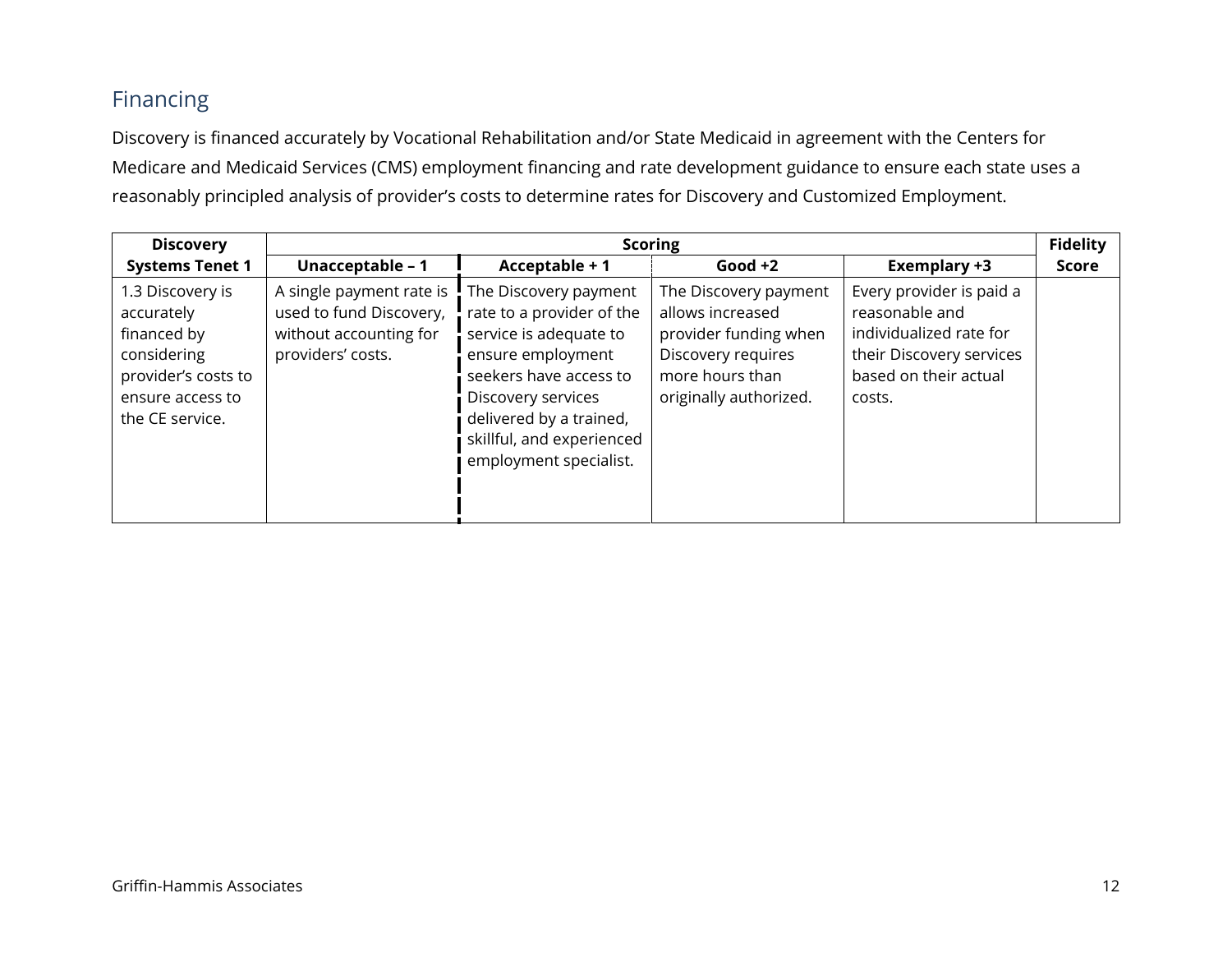### Discovery Providers

Providers give everyone eligible for Supported Employment access to Discovery and Customized Employment. Every Employment Specialist is a dedicated employee, only providing integrated community employment services. If possible, the Employment Specialist delivers all phases of Discovery, CE Job Development, Consultative Employment Training (including systematic instruction as needed), and Follow-along Supports, in a complete and high-quality manner.

| <b>Discovery</b>                                                                                                                               | <b>Scoring</b>                                                                                                                                                     |                                                                                                                                                        |                                                                                                                                      |                                                                                                                                             |              |
|------------------------------------------------------------------------------------------------------------------------------------------------|--------------------------------------------------------------------------------------------------------------------------------------------------------------------|--------------------------------------------------------------------------------------------------------------------------------------------------------|--------------------------------------------------------------------------------------------------------------------------------------|---------------------------------------------------------------------------------------------------------------------------------------------|--------------|
| <b>Systems Tenet</b>                                                                                                                           | Unacceptable - 1                                                                                                                                                   | Acceptable + 1                                                                                                                                         | $Good +2$                                                                                                                            | Exemplary +3                                                                                                                                | <b>Score</b> |
| 1.4 Providers are<br>funded to give all<br>eligible<br>employment<br>seekers access to<br>a high quality and<br>complete<br>Discovery service. | Providers abbreviate or<br>leave out some<br>Discovery services<br>when funding is<br>inadequate to fully<br>deliver Discovery that<br>includes every<br>component | Providers deliver high<br>quality and complete<br>Discovery services and<br>are paid reasonable<br>rates that cover their<br>costs for these services. | The Discovery payment<br>rate is sufficient to<br>ensure a choice of<br>experienced and<br>qualified Discovery<br>service providers. | Providers of Discovery<br>are funded adequately<br>to ensure the service<br>leads to consistent<br>employment outcomes<br>at livable wages. |              |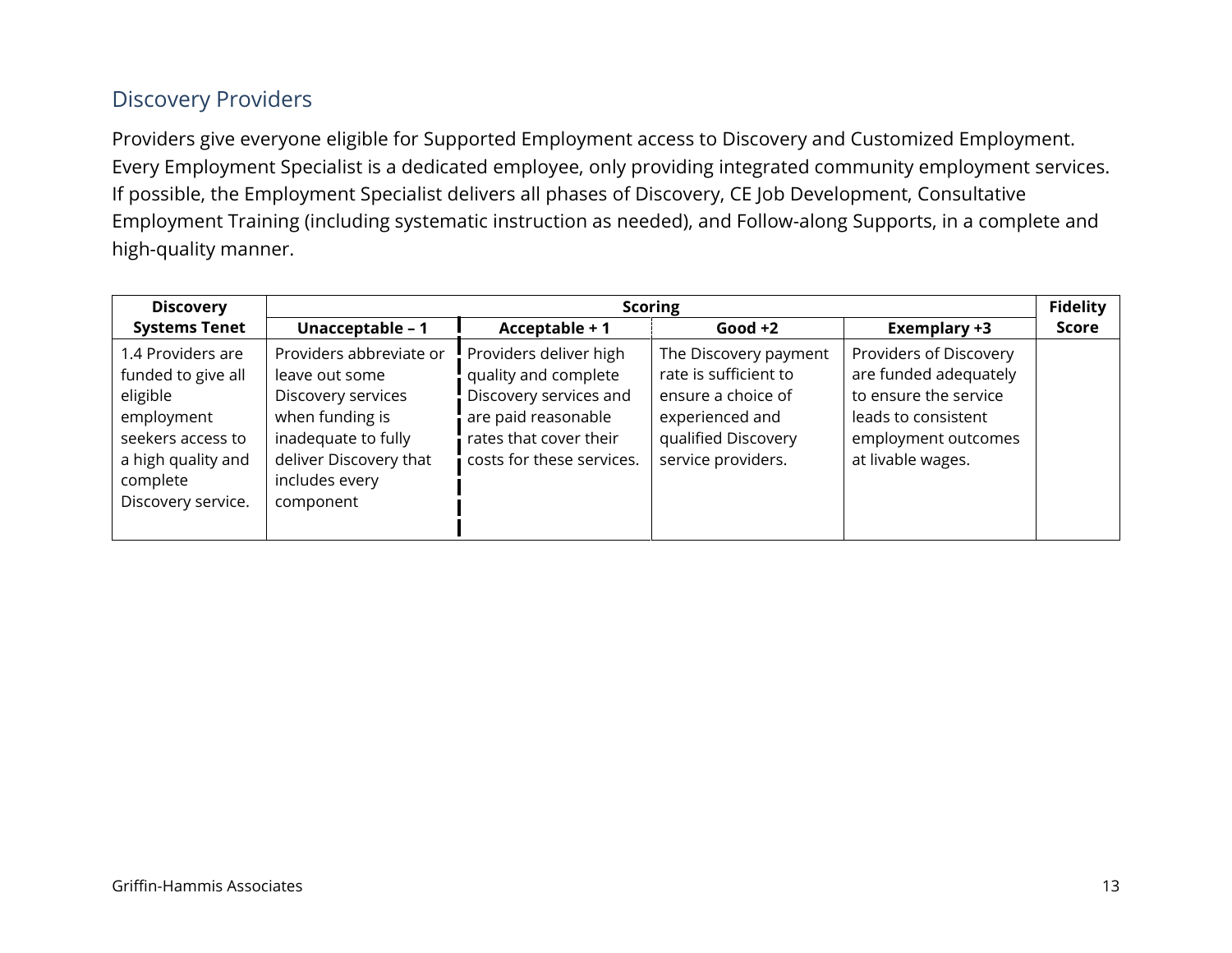| <b>Discovery</b>                                                             |                                                                                                                |                                                                                                           | <b>Scoring</b>                                                                          |                                                                                                                                                                                                           | <b>Fidelity</b> |
|------------------------------------------------------------------------------|----------------------------------------------------------------------------------------------------------------|-----------------------------------------------------------------------------------------------------------|-----------------------------------------------------------------------------------------|-----------------------------------------------------------------------------------------------------------------------------------------------------------------------------------------------------------|-----------------|
| <b>Systems Tenet</b>                                                         | Unacceptable - 1                                                                                               | Acceptable + 1                                                                                            | Good $+2$                                                                               | Exemplary +3                                                                                                                                                                                              | <b>Score</b>    |
| 1.5 The<br>Employment<br>Specialist provides<br>all CE employment<br>phases. | Discovery services are<br>delivered by different<br>personnel than people<br>who provide other CE<br>services. | Discovery is delivered<br>by someone who only<br>provides community<br>integrated employment<br>services. | Discovery is delivered<br>by the same person<br>who provides the CE job<br>development. | Discovery services are<br>delivered by the same<br>person who delivers all<br>CE services, including<br>consultative<br>employment training,<br>and some provision of<br>long-term employment<br>support. |                 |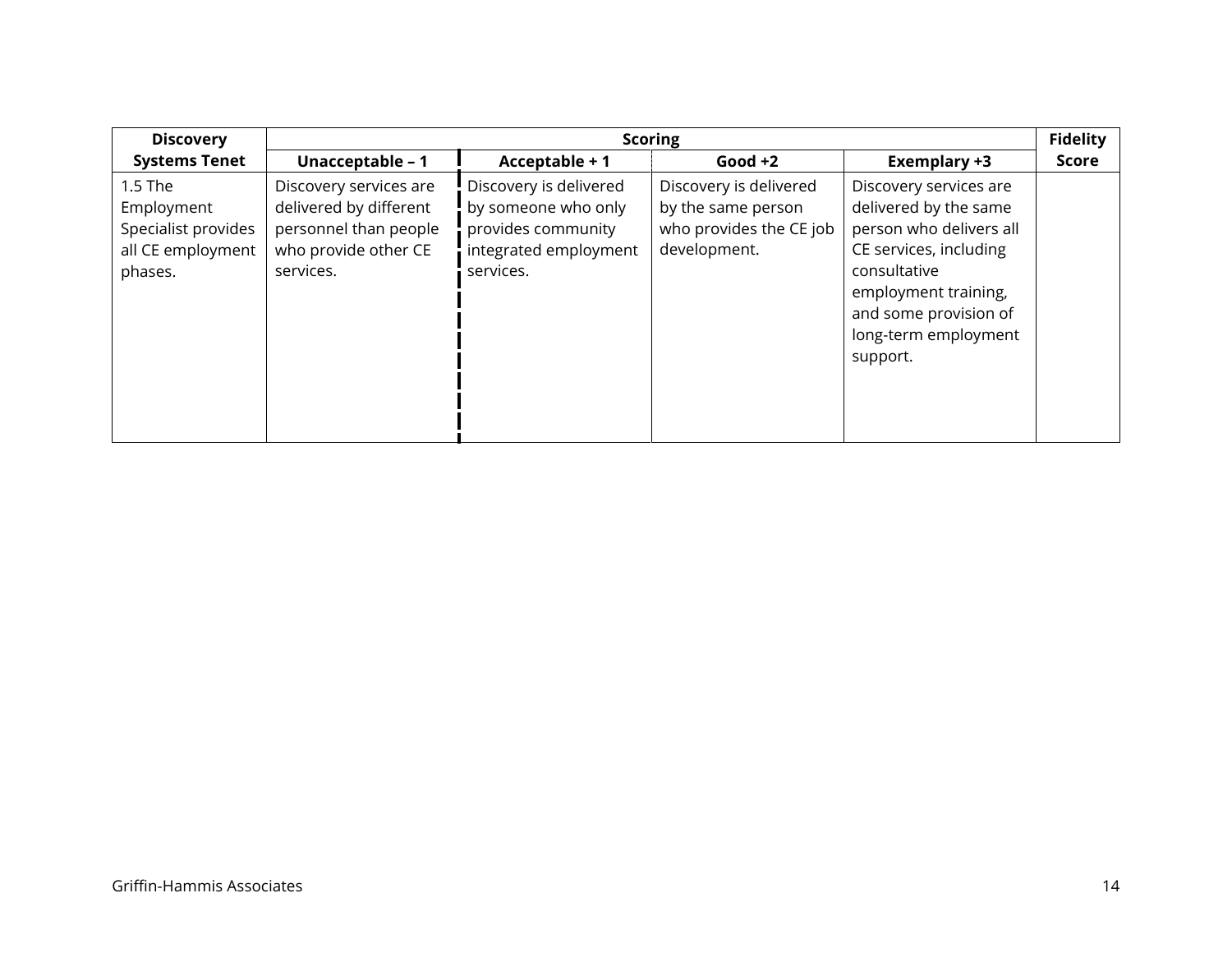# Part 2. Discovery Services Fidelity

#### Discovery: Conversations, Observations, Activities, and Informational Interviews

### 1. Home and Community Visits and Conversations (during first two weeks of the 6-12 weeks Discovery process, 25-60 Total hours of Discovery services)

The Employment Specialist meets with the employment seeker (two to four hours) at his or her home if possible. When home visits are not possible, the meetings occur in mutually agreed to places other than a disability agency. Attendees should include family, friends, and invited others. The purpose of the meetings are to learn:

- a) what is important to the employment seeker,
- b) wage and other financial requirements,
- c) government benefits,
- d) benefits planning
- e) non-employment interests,
- f) daily routines, chores, activities the employment seeker participates in,
- g) the skills used by the employment seeker,
- h) the supports needed to complete tasks,
- i) how the employment seeker best learns,
- j) the community places the employment seeker may visit, and
- k) transportation options.

Conversations takes place to learn what is important to the employment seeker and to learn new information about the employment seeker, without evaluating or judging. If given permission and it is appropriate, the Employment Specialist sees the employment seeker's bedroom, other personal spaces, belongings, possessions, what's displayed, and what's important to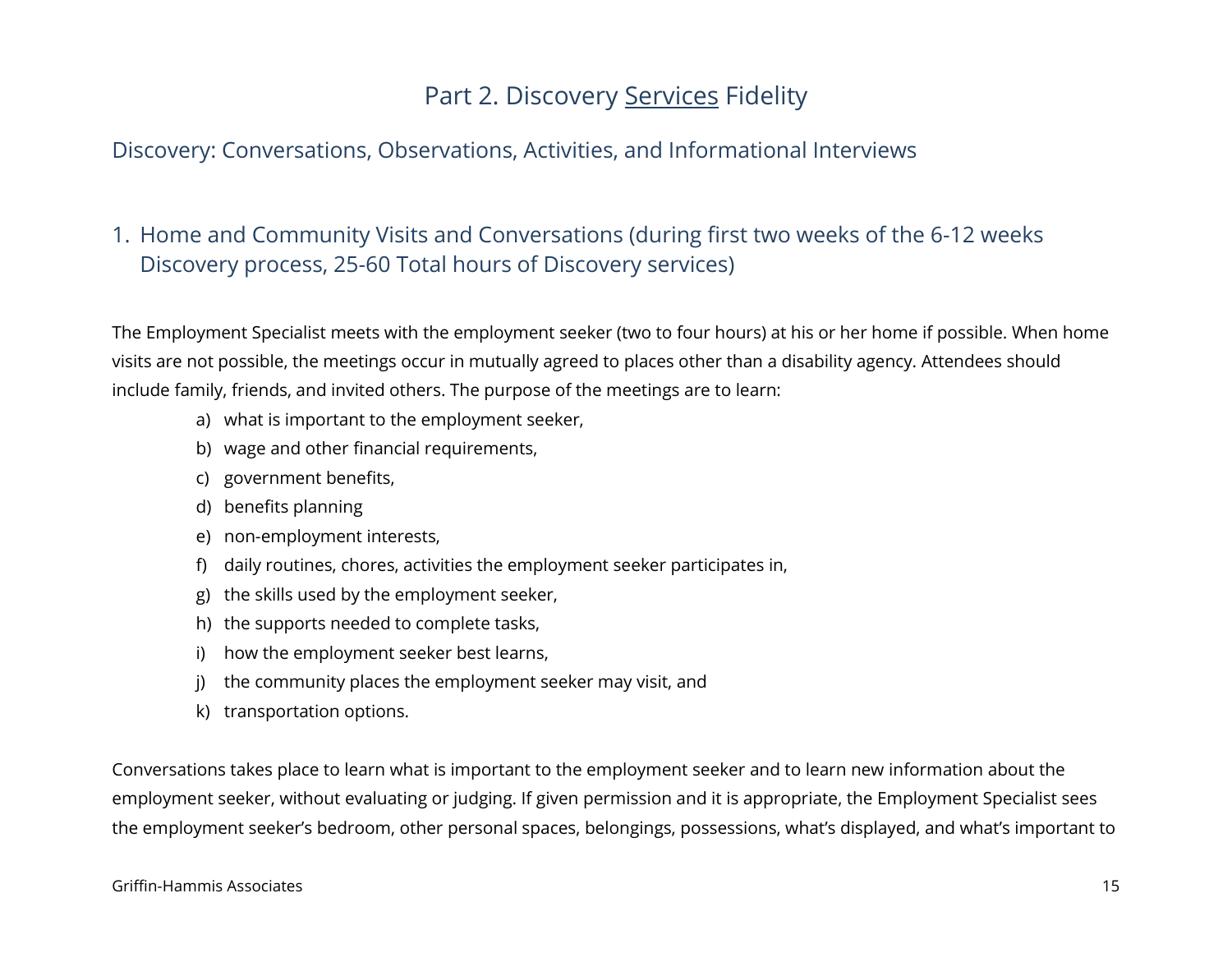him or her. Through community and wider area visits, the Employment Specialist becomes familiar with area businesses, available transportation, and the employment seeker's personal connections, relationships, and use of community places. The community visits may be completed before, in conjunction with, or after the home visits. Community visits will customarily take two-four hours. Additional information is gathered through in-person or virtual conversations with other people who are important to the employment seeker- outside of paid professionals- who were not able to participate in the home visit.

| <b>Discovery</b>                                                                                                                       | <b>Scoring</b>                                                                                                                                                         |                                                                                                                                |                                                                                                                                                                                                                                      |                                                                                                                                                                                                                                  |              |  |
|----------------------------------------------------------------------------------------------------------------------------------------|------------------------------------------------------------------------------------------------------------------------------------------------------------------------|--------------------------------------------------------------------------------------------------------------------------------|--------------------------------------------------------------------------------------------------------------------------------------------------------------------------------------------------------------------------------------|----------------------------------------------------------------------------------------------------------------------------------------------------------------------------------------------------------------------------------|--------------|--|
| <b>Services Tenet</b>                                                                                                                  | Unacceptable - 1                                                                                                                                                       | Acceptable + 1                                                                                                                 | Good $+2$                                                                                                                                                                                                                            | Exemplary +3                                                                                                                                                                                                                     | <b>Score</b> |  |
| 2.1 Discovery<br>begins with<br>conversations in<br>the job seeker's<br>home or a<br>mutually<br>acceptable place<br>in the community. | If a home visit or a visit<br>to a mutually<br>acceptable place in the<br>community cannot be<br>arranged, a meeting is<br>held at the provider's<br>office or school. | During the home visits,<br>the employment<br>specialist gathers<br>information about the<br>employment seeker's<br>daily life. | During the home visit,<br>the employment<br>specialist gathers<br>information about the<br>employment seeker's<br>family, friends, and<br>other important<br>relationships, beyond<br>the people participating<br>in the home visit. | During the home visit,<br>the employment<br>specialist captures<br>meaningful quotes<br>from the employment<br>seeker and his or her<br>family and friends that<br>provide additional<br>insight about the<br>employment seeker. |              |  |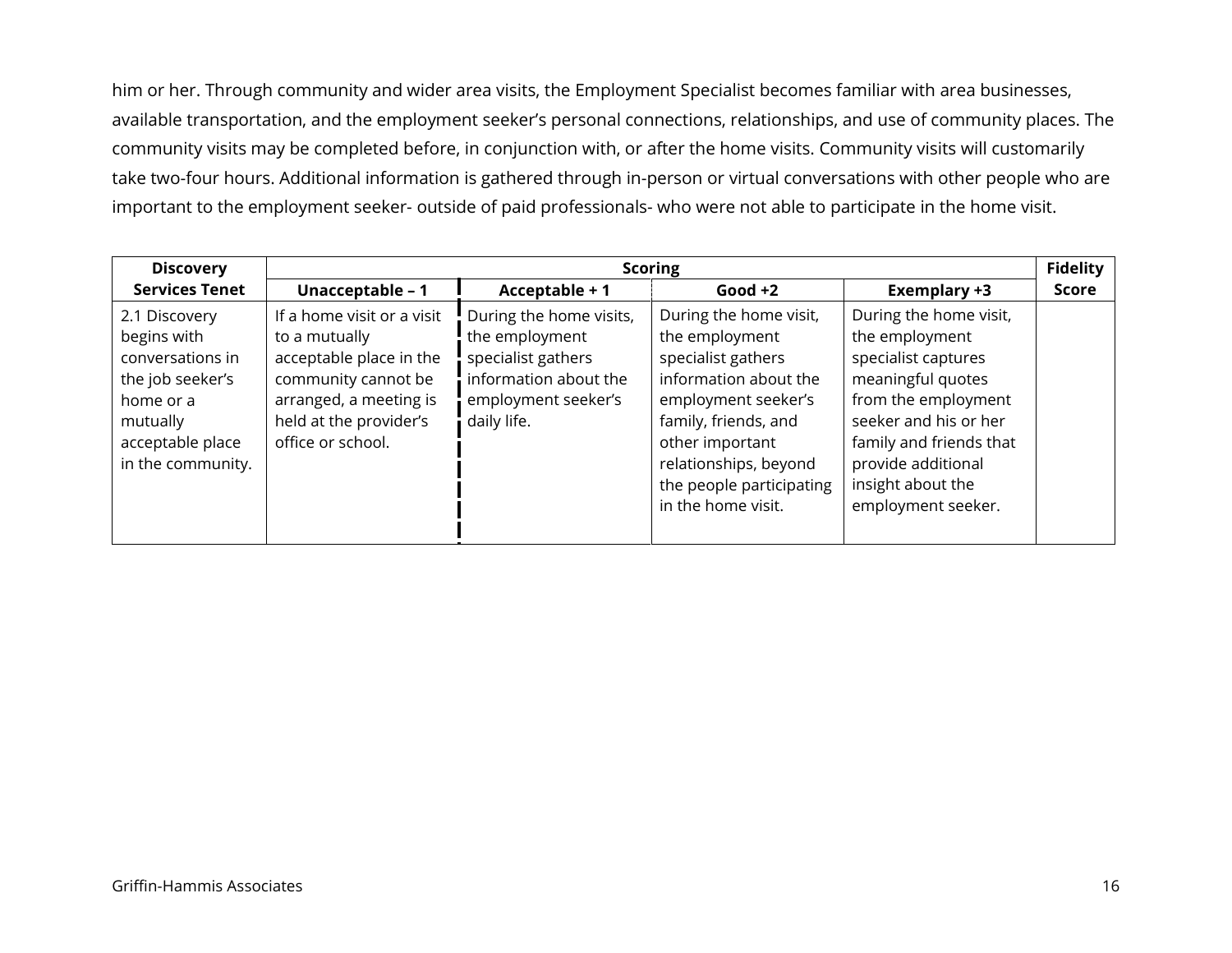| <b>Discovery</b>                                                                                                                                                                                                      | <b>Scoring</b>                                                                                                                                                                                                                                                                                            |                                                                                                                                                                                       |                                                                                                                                                                                                                                                        |                                                                                                                                                                       |              |
|-----------------------------------------------------------------------------------------------------------------------------------------------------------------------------------------------------------------------|-----------------------------------------------------------------------------------------------------------------------------------------------------------------------------------------------------------------------------------------------------------------------------------------------------------|---------------------------------------------------------------------------------------------------------------------------------------------------------------------------------------|--------------------------------------------------------------------------------------------------------------------------------------------------------------------------------------------------------------------------------------------------------|-----------------------------------------------------------------------------------------------------------------------------------------------------------------------|--------------|
| <b>Services Tenet</b>                                                                                                                                                                                                 | Unacceptable - 1                                                                                                                                                                                                                                                                                          | Acceptable + 1                                                                                                                                                                        | Good $+2$                                                                                                                                                                                                                                              | <b>Exemplary +3</b>                                                                                                                                                   | <b>Score</b> |
| $2.2$ The<br>employment<br>specialist should<br>learn information<br>about the<br>employment<br>seeker's valued<br>possessions and<br>expressed<br>interests, during<br>visits to the<br>employment<br>seeker's home. | When visiting the<br>employment seeker's<br>home, the employment<br>specialist assesses the<br>employment seeker's<br>readiness for<br>community<br>employment or forms<br>opinions related to the<br>employment seeker's<br>personal appearance,<br>hygiene, or living<br>conditions within the<br>home. | When visiting the<br>employment seeker's<br>home, the employment<br>specialist learns about<br>the employment<br>seeker's preferred<br>activities, hobbies, and<br>how time is spent. | When visiting the<br>employment seeker's<br>home, employment<br>specialist learns the<br>history and background<br>behind the employment<br>seeker's valued<br>possessions and<br>expressed interests,<br>and if applicable, and<br>how they are used. | When visiting the<br>employment seeker's<br>home, the employment<br>specialist learns about<br>persons connected to<br>valued possessions and<br>expressed interests. |              |

| <b>Discovery</b>                                                                                                        |                                                                                                                                                                                         | <b>Scoring</b>                                                                                                                                                                           |                                                                                                                                          |                                                                                                                                                  |       |  |
|-------------------------------------------------------------------------------------------------------------------------|-----------------------------------------------------------------------------------------------------------------------------------------------------------------------------------------|------------------------------------------------------------------------------------------------------------------------------------------------------------------------------------------|------------------------------------------------------------------------------------------------------------------------------------------|--------------------------------------------------------------------------------------------------------------------------------------------------|-------|--|
| <b>Services Tenet</b>                                                                                                   | Unacceptable - 1                                                                                                                                                                        | Acceptable + 1                                                                                                                                                                           | $Good +2$                                                                                                                                | <b>Exemplary +3</b>                                                                                                                              | Score |  |
| 2.3 The<br>employment<br>specialist learns<br>about the<br>employment<br>seeker's<br>community and<br>surrounding area. | The employment<br>specialist conducts<br>internet research or<br>drives through the area<br>to learn about<br>businesses and area<br>landmarks near the<br>employment seeker's<br>home. | The employment<br>specialist explores the<br>employment seeker's<br>community by walking<br>or talking to neighbors,<br>business owners, or<br>other knowledgeable<br>community members. | The employment<br>specialist conducts<br>visits at times necessary<br>to meet with key<br>people, including<br>evenings and<br>weekends. | The employment<br>specialist identifies<br>unique, specific small<br>businesses within close<br>proximity to the<br>employment seeker's<br>home. |       |  |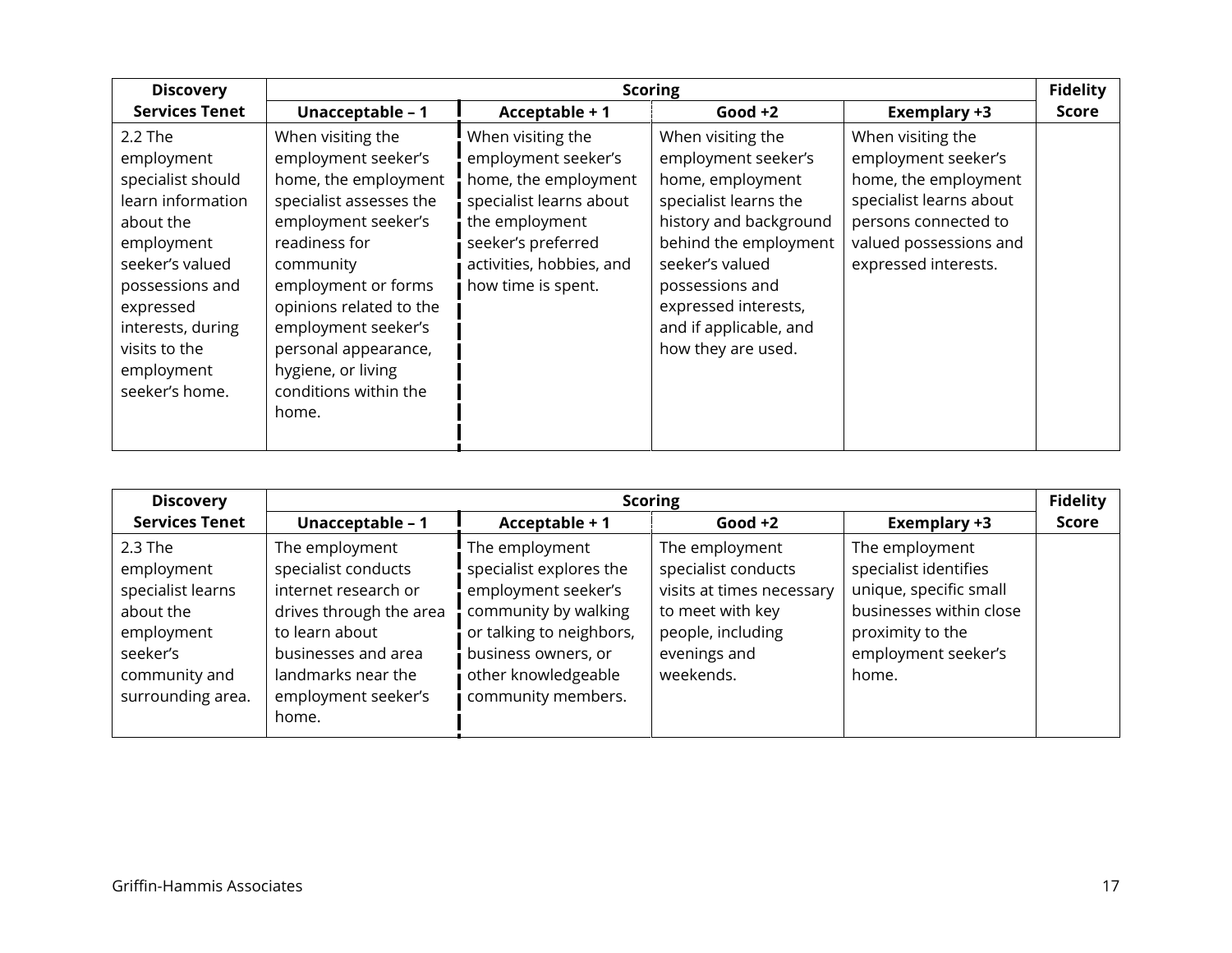| <b>Discovery</b>                                                                                                                                                                                                                                                                                            |                                                                                                                                                                                                              |                                                                                                                                                                                                                                                            | <b>Scoring</b>                                                                                                                                                                                                                                               |                                                                                                                                                                                                                                                               | <b>Fidelity</b> |
|-------------------------------------------------------------------------------------------------------------------------------------------------------------------------------------------------------------------------------------------------------------------------------------------------------------|--------------------------------------------------------------------------------------------------------------------------------------------------------------------------------------------------------------|------------------------------------------------------------------------------------------------------------------------------------------------------------------------------------------------------------------------------------------------------------|--------------------------------------------------------------------------------------------------------------------------------------------------------------------------------------------------------------------------------------------------------------|---------------------------------------------------------------------------------------------------------------------------------------------------------------------------------------------------------------------------------------------------------------|-----------------|
| <b>Services Tenet</b>                                                                                                                                                                                                                                                                                       | Unacceptable - 1                                                                                                                                                                                             | Acceptable + 1                                                                                                                                                                                                                                             | Good $+2$                                                                                                                                                                                                                                                    | <b>Exemplary +3</b>                                                                                                                                                                                                                                           | <b>Score</b>    |
| 2.4 The<br>Employment<br>Specialist, and the<br>employment<br>seeker to the<br>extent possible,<br>connects with<br>friends, family<br>members, or other<br>important people<br>who were not<br>present at the<br>home visit to build<br>relationships and<br>learn more about<br>the employment<br>seeker. | The employment<br>specialist interviews<br>only professionals who<br>support the<br>employment seeker or<br>includes negative<br>commentary or limiting<br>perceptions in the<br>Discovery<br>documentation. | The employment<br>specialist talks to at<br>least three of the<br>employment seeker's<br>family members,<br>friends, or other<br>important personal<br>connections (not<br>professional support)<br>beyond those who<br>participated in the<br>home visit. | Through conversations<br>with personal<br>connections, the<br>employment specialist<br>gathers positive insights<br>about the employment<br>seeker, including<br>who/what is important<br>to them, what they do<br>well, and how they are<br>best supported. | The employment<br>specialist and the<br>employment seeker, to<br>the extent possible,<br>conduct at least one of<br>the conversations with<br>an important personal<br>connection in-person at<br>an informal community<br>setting, such as a coffee<br>shop. |                 |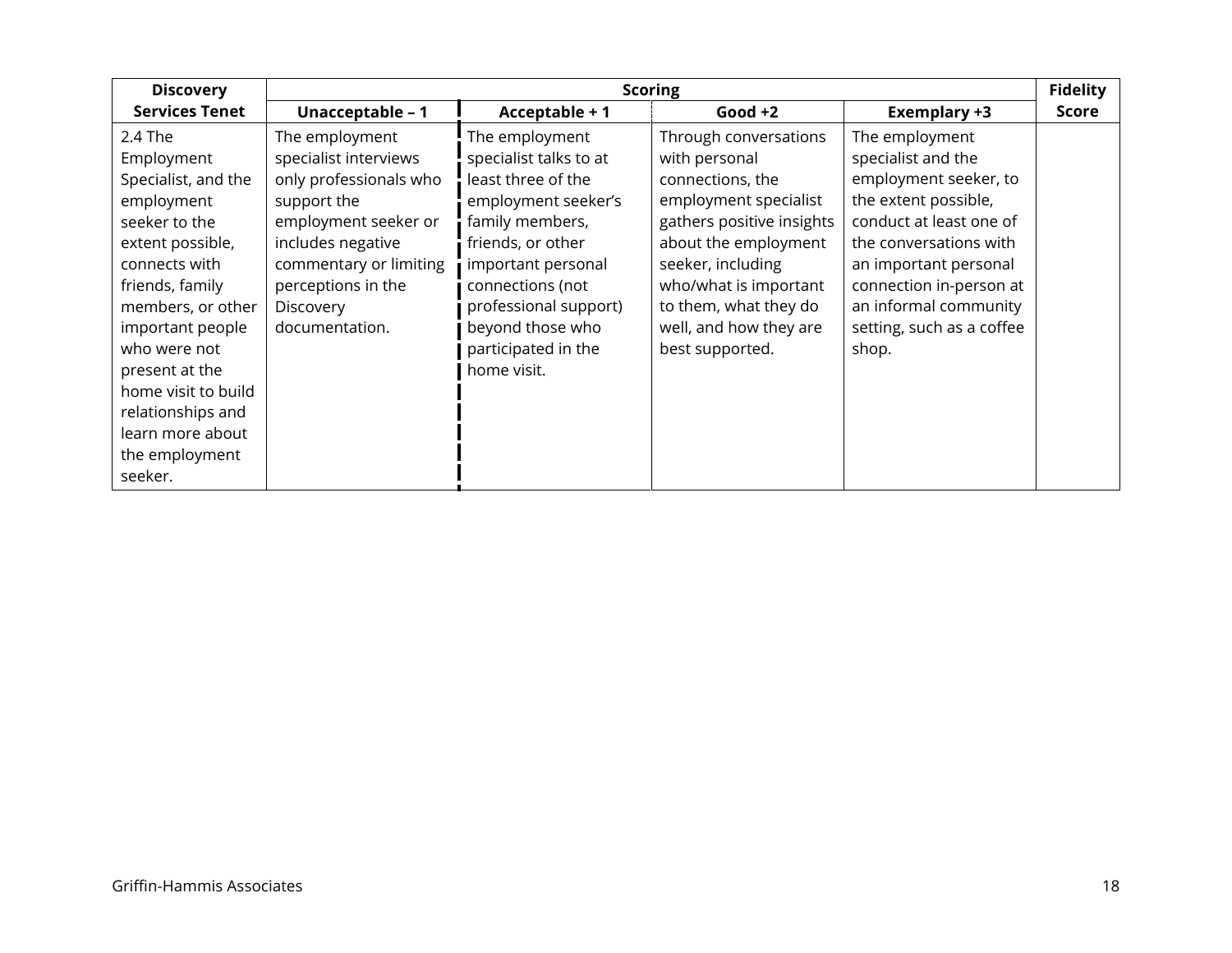#### 2. Discovery Activities [3-5 activities over two to three weeks]

Following the Home Visit, the Employment Specialist, along with other team members invested in the job seeker's success, identifies and schedules three to five activities, beginning with those the employment seeker is familiar with, and moving to activities or places that are related but less familiar to the employment seeker. The Employment Specialist and other team members support the employment seeker as necessary to complete these activities, observing the skills used, tasks, supports needed, adaptations used, and how the employment seeker best learns. The less familiar places are visited based on emerging vocational patterns and preferences.

| <b>Discovery</b>                                                                                                                                                                    | <b>Scoring</b>                                                                                                                                                                                                                                                   |                                                                                                                                                                                                                                                                                                                                     |                                                                                                                                                                                                                                                                                                                          |                                                                                                                                                                           | <b>Fidelity</b> |
|-------------------------------------------------------------------------------------------------------------------------------------------------------------------------------------|------------------------------------------------------------------------------------------------------------------------------------------------------------------------------------------------------------------------------------------------------------------|-------------------------------------------------------------------------------------------------------------------------------------------------------------------------------------------------------------------------------------------------------------------------------------------------------------------------------------|--------------------------------------------------------------------------------------------------------------------------------------------------------------------------------------------------------------------------------------------------------------------------------------------------------------------------|---------------------------------------------------------------------------------------------------------------------------------------------------------------------------|-----------------|
| <b>Services Tenet</b>                                                                                                                                                               | Unacceptable - 1                                                                                                                                                                                                                                                 | Acceptable + 1                                                                                                                                                                                                                                                                                                                      | Good $+2$                                                                                                                                                                                                                                                                                                                | Exemplary +3                                                                                                                                                              | <b>Score</b>    |
| 2.5 The<br>Employment<br>Specialist learns<br>more about the<br>employment<br>seeker as the<br>employment<br>seeker completes<br>familiar activities,<br>assisting as<br>necessary. | The employment<br>specialist conducts an<br>initial assessment or<br>try-out at a pre-<br>determined site to learn<br>about the employment<br>seeker's skills, or uses<br>Discovery activities to<br>assess and identify<br>what he or she can and<br>cannot do. | The employment<br>specialist observes the<br>employment seeker<br>actively participating in<br>two or three unique<br>familiar activities in<br>non-segregated settings<br>in his or her community<br>or home that<br>demonstrate multiple<br>tasks and skills,<br>revealing potential<br>support needs, assisting<br>as necessary. | The employment<br>specialist observes the<br>employment seeker<br>completing more than<br>three different familiar<br>community activities<br>that demonstrate his or<br>her unique skills,<br>interests, and support<br>needs, including current<br>or potential low- or<br>high-technology,<br>assisting as necessary. | The employment<br>specialist identifies<br>emerging vocational<br>patterns, preferences,<br>or themes based on<br>information gathered<br>during Discovery<br>Activities. |                 |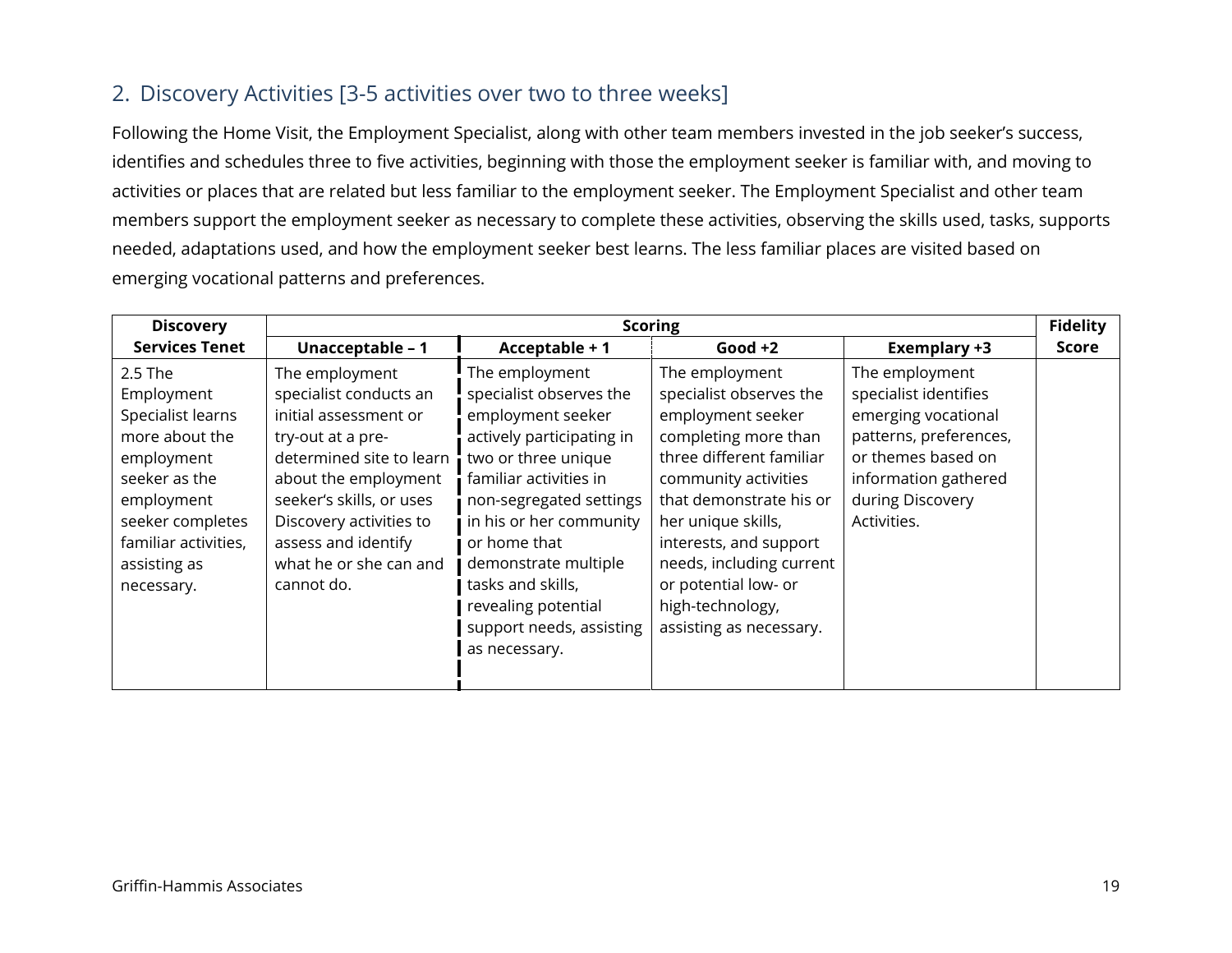| <b>Discovery</b>                                                                                                                                                                                                                                               |                                                                                                                                                                                 |                                                                                                                                                                                                                                                                                                                                                        | <b>Scoring</b>                                                                                                                                                                                                                                                                                                        |                                                                                                                                                                                                                                                                                    | <b>Fidelity</b> |
|----------------------------------------------------------------------------------------------------------------------------------------------------------------------------------------------------------------------------------------------------------------|---------------------------------------------------------------------------------------------------------------------------------------------------------------------------------|--------------------------------------------------------------------------------------------------------------------------------------------------------------------------------------------------------------------------------------------------------------------------------------------------------------------------------------------------------|-----------------------------------------------------------------------------------------------------------------------------------------------------------------------------------------------------------------------------------------------------------------------------------------------------------------------|------------------------------------------------------------------------------------------------------------------------------------------------------------------------------------------------------------------------------------------------------------------------------------|-----------------|
| <b>Services Tenet</b>                                                                                                                                                                                                                                          | Unacceptable - 1                                                                                                                                                                | Acceptable + 1                                                                                                                                                                                                                                                                                                                                         | Good $+2$                                                                                                                                                                                                                                                                                                             | Exemplary +3                                                                                                                                                                                                                                                                       | <b>Score</b>    |
| 2.6 The<br>Employment<br>Specialist and<br>others assists the<br>employment<br>seeker to complete<br>novel activities in<br>less familiar places<br>based on<br>vocational<br>preferences and<br>emerging<br>vocational<br>strengths, abilities,<br>or themes. | The employment<br>specialist uses pre-<br>established job<br>sampling sites or sets<br>up appointments with<br>businesses to<br>determine the<br>employment seeker's<br>skills. | The employment<br>specialist creates<br>opportunities to<br>observe the<br>employment seeker<br>actively participating in<br>2-3 novel, integrated<br>activities related to the<br>employment seeker's<br>emerging vocational<br>patterns and<br>preferences that help<br>form connections and<br>expand the<br>employment seeker's<br>social capital. | The employment<br>specialist uses<br>information gathered<br>during less familiar<br>activities to identify new<br>skills, preferred learning<br>style, effective teaching<br>strategies, opportunities<br>for using high- and low-<br>technology, and<br>potential vocational<br>strengths, abilities, or<br>themes. | The employment<br>specialist creates at<br>least one opportunity at<br>a local business for the<br>employment seeker to<br>participate in unfamiliar<br>activities related to the<br>employment seeker's<br>skills and potential<br>vocational strengths,<br>abilities, or themes. |                 |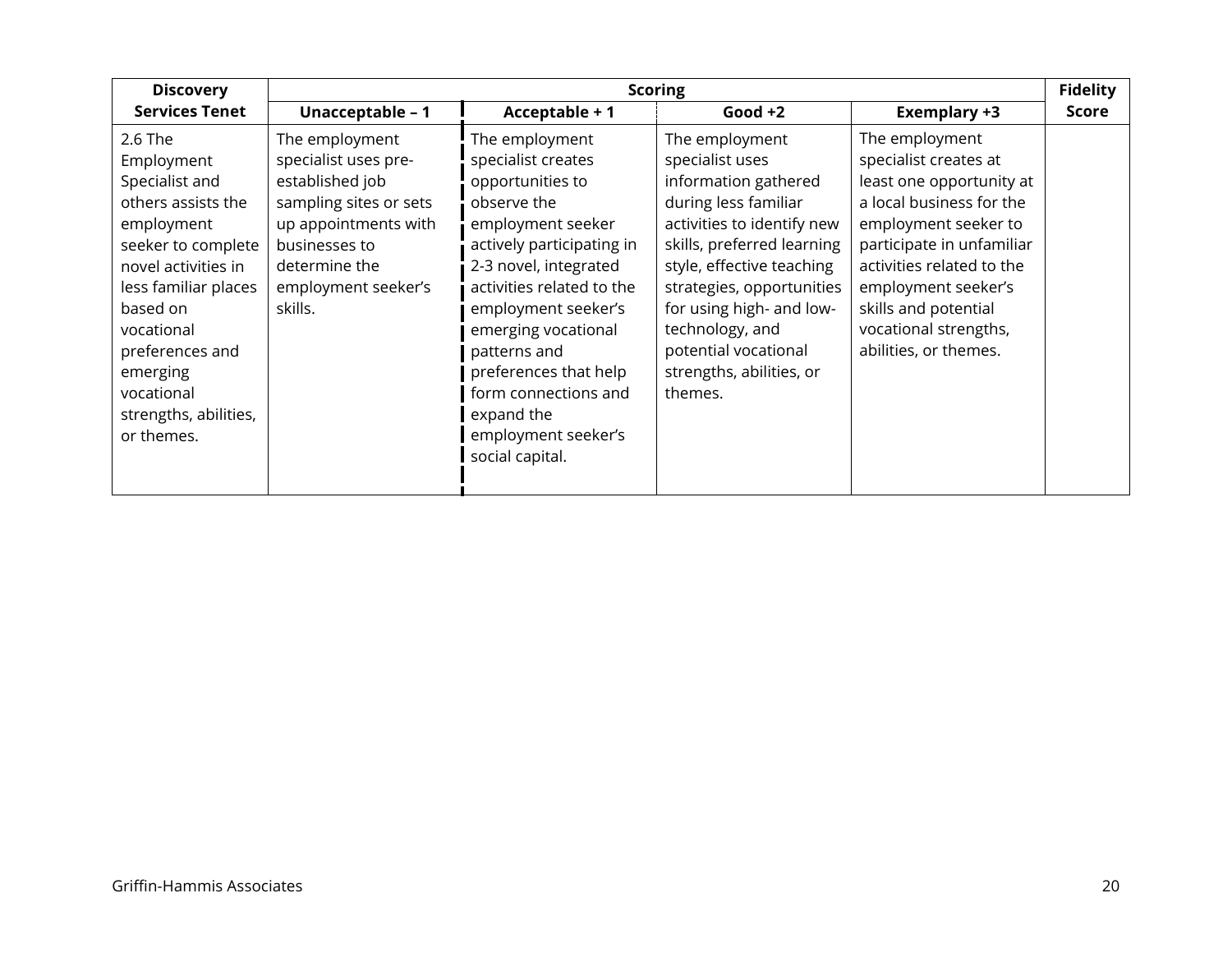### 3. Informational Interviews [3-5 interviews over two weeks)

The Employment Specialist documents the employment seeker's vocational themes and preferences and conducts two or more informational interviews for each of the employment seeker's vocational themes. Based on these themes, the Employment Specialist schedules appointments with businesses owners or managers to do informational interviews. Unless there were agreed upon reasons to conduct the informational interviews without the employment seeker, the employment seeker participates in the informational interviews. The informational interviews are conducted using a conversational style with open-ended questions if necessary. The employment seeker and the Employment Specialist seek advice on careers, the business, business needs, its goals, uncommon aspects of the businesses, and the work. Workplaces are described in details, depicting the business culture, and identifying jobs and tasks that match the employment seeker's vocational themes or preferences. The information obtained during the informational interviews guides future CE Job Development.

| <b>Discovery</b>                                                                                                                                                                                                                                                                  | <b>Scoring</b>                                                                                                                                                                                                                                           |                                                                                                                                                                                                                                                                                             |                                                                                                                                                                                                                                       |                                                                                                                                                                                                                                                      |              |
|-----------------------------------------------------------------------------------------------------------------------------------------------------------------------------------------------------------------------------------------------------------------------------------|----------------------------------------------------------------------------------------------------------------------------------------------------------------------------------------------------------------------------------------------------------|---------------------------------------------------------------------------------------------------------------------------------------------------------------------------------------------------------------------------------------------------------------------------------------------|---------------------------------------------------------------------------------------------------------------------------------------------------------------------------------------------------------------------------------------|------------------------------------------------------------------------------------------------------------------------------------------------------------------------------------------------------------------------------------------------------|--------------|
| <b>Services Tenet</b>                                                                                                                                                                                                                                                             | Unacceptable - 1                                                                                                                                                                                                                                         | Acceptable + 1                                                                                                                                                                                                                                                                              | Good $+2$                                                                                                                                                                                                                             | <b>Exemplary +3</b>                                                                                                                                                                                                                                  | <b>Score</b> |
| 2.7 The<br>employment<br>specialist and the<br>employment<br>seeker, to the<br>extent possible,<br>complete<br>informational<br>interviews with<br>several businesses<br>that align with the<br>employment<br>seeker's, skills,<br>tasks, interests,<br>and vocational<br>themes. | The employment<br>specialist conducts<br>informational interviews<br>by going to businesses<br>with potential job<br>openings, to see if they<br>might agree to hire, or<br>for the purpose of<br>seeing if the<br>employment seeker can<br>do the work. | The employment<br>specialist and<br>employment seeker, to<br>the extent possible,<br>conducts three to five<br>informational interviews<br>in businesses, without<br>apparent job openings,<br>that match the<br>employment seeker's<br>skills, tasks, interests,<br>and vocational themes. | The employment<br>specialist and<br>employment seeker<br>gather<br>recommendations and<br>feedback from business<br>representatives during<br>informational interviews<br>to expand the<br>employment seeker's<br>career exploration. | The employment<br>specialist creates<br>opportunities for the<br>employment seeker to<br>work on new tasks in<br>businesses that match<br>his or her skills,<br>interests, or vocational<br>themes, assisting as<br>necessary to achieve<br>success. |              |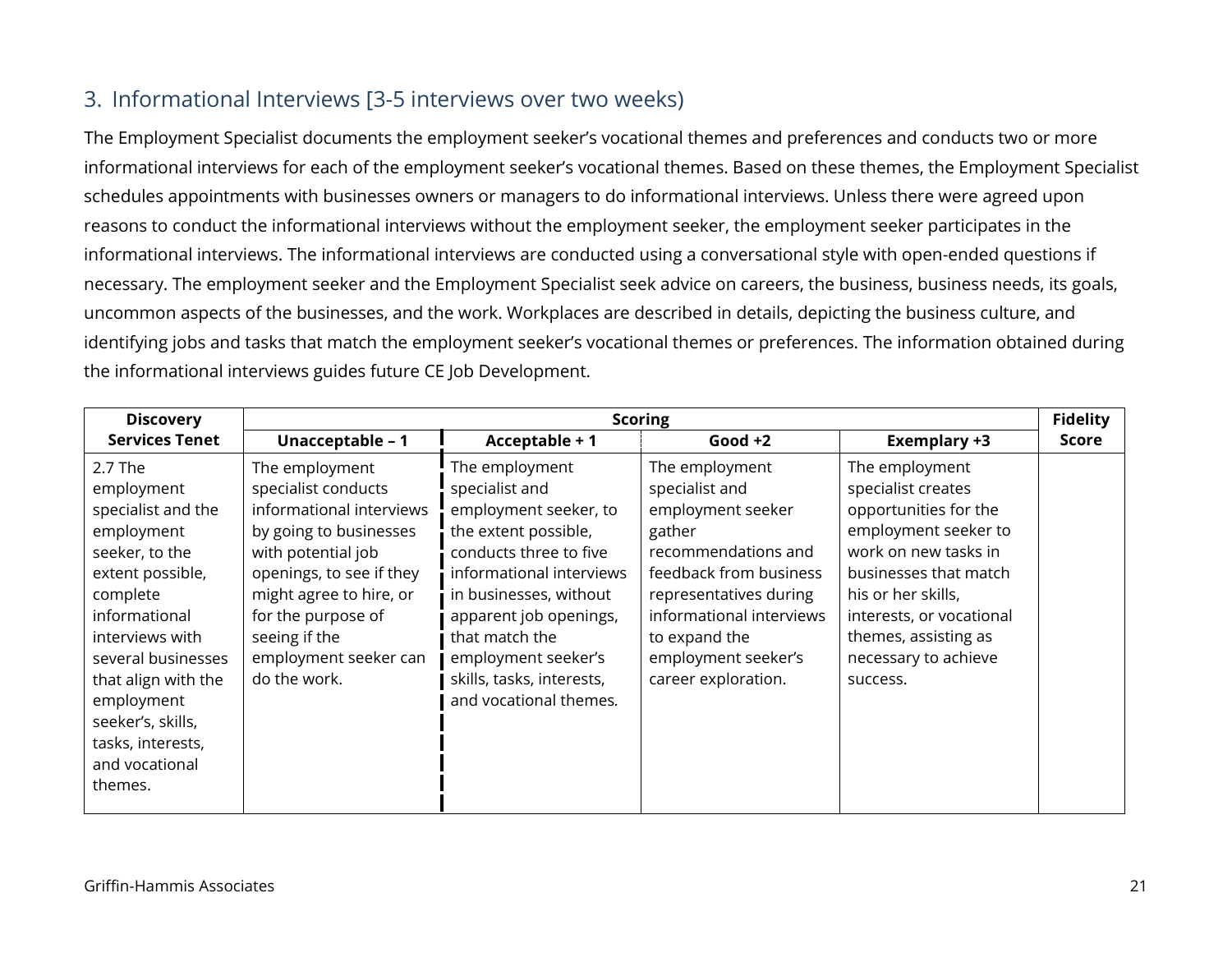# Timeliness Score: Conversations, Observations, Activities, and Informational Interviews

Home and Neighborhood Visits, Interviews with others, Discovery Activities, and Informational Interviews completed within 12 weeks of Discovery start date, excluding weeks the process has been paused by the employment seeker.

| Home &             | <b>Scoring</b>          |                         |                         | <b>Fidelity</b>         |              |
|--------------------|-------------------------|-------------------------|-------------------------|-------------------------|--------------|
| Neighborhood       | Unacceptable - 1        | Acceptable + 1          | Good $+2$               | <b>Exemplary +3</b>     | <b>Score</b> |
| <b>Timeliness</b>  |                         |                         |                         |                         |              |
| Home and           | Home and                | Home and                | Home and                | Home and                |              |
| Neighborhood       | Neighborhood Visits,    | Neighborhood Visits,    | Neighborhood Visits,    | Neighborhood Visits,    |              |
| Visits, Interviews | Interviews with others, | Interviews with others, | Interviews with others, | Interviews with others, |              |
| with others,       | Discovery Activities,   | Discovery Activities,   | Discovery Activities,   | Discovery Activities,   |              |
| <b>Discovery</b>   | and Informational       | and Informational       | and Informational       | and Informational       |              |
| Activities, and    | Interviews take more    | Interviews completed    | Interviews completed    | Interviews completed    |              |
| Informational      | than 12 weeks to        | within 12 weeks of      | within 9 weeks of       | within 6 weeks of       |              |
| <b>Interviews</b>  | complete.               | Discovery start date,   | Discovery start date,   | Discovery start date,   |              |
| completed within   |                         | excluding weeks the     | excluding weeks the     | excluding weeks the     |              |
| 12 weeks of        |                         | process has been        | process has been        | process has been        |              |
| Discovery start    |                         | paused by the           | paused by the           | paused by the           |              |
| date.              |                         | employment seeker.      | employment seeker.      | employment seeker.      |              |
|                    |                         |                         |                         |                         |              |
|                    |                         |                         |                         |                         |              |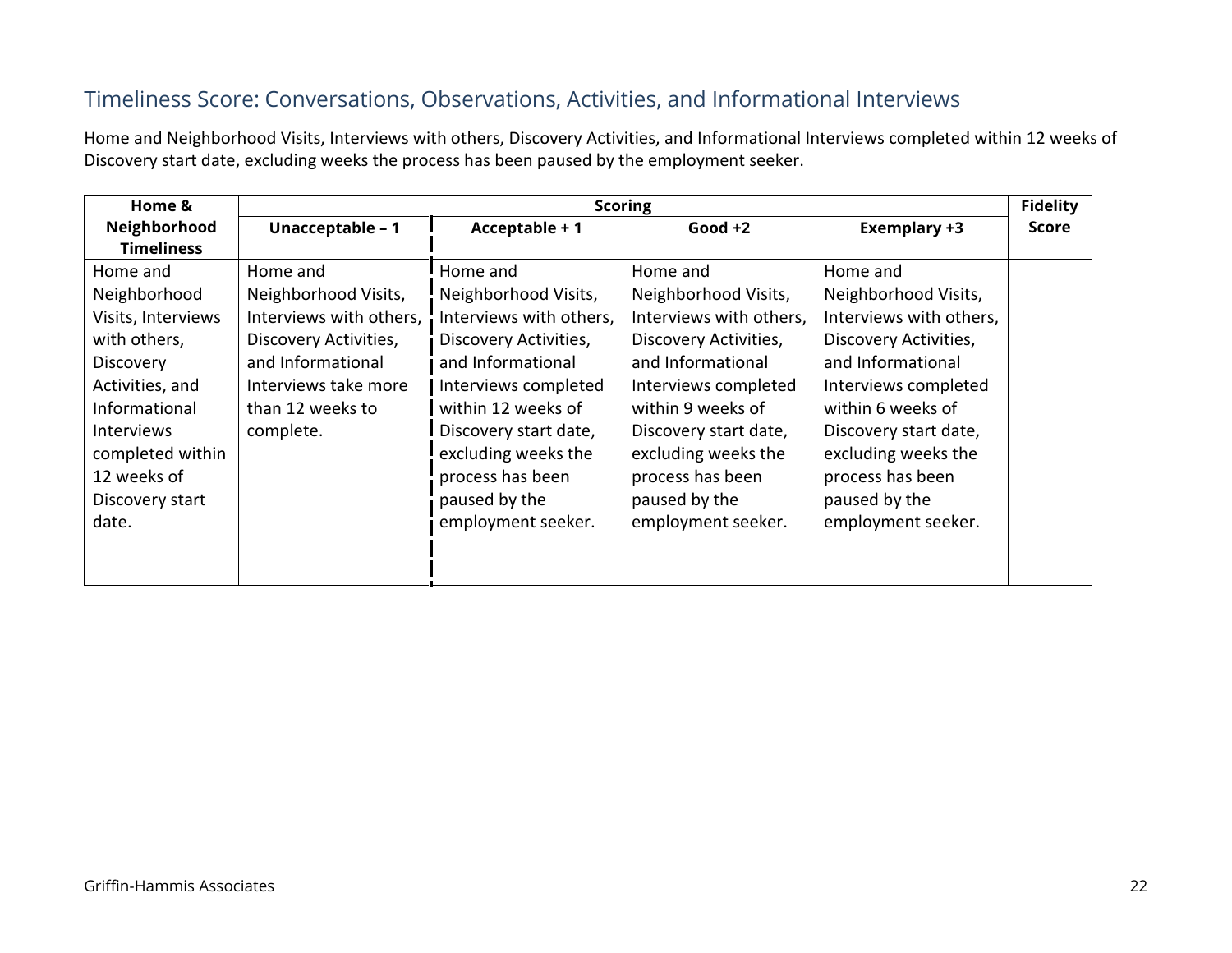# Linking Discovery to Job Development:

# 1. Vocational Profile Narrative Review [completed in one or two weeks]

The Discovery Staging Record or Vocational Profile documents a review of information, revisiting or redoing past steps, adding additional Home or Community visits, Interviews, less familiar Discovery Activities, and additional Informational Interviews as necessary. The Vocational Profile Narrative Review includes all information to date, providing a narrative analysis all Discovery processes, and concludes with the reasoning behind the ideal conditions for the employment seeker's employment and choice of particular vocational themes.

| <b>Discovery Services</b>                                                                                                                                                                              | <b>Scoring</b>                                                                                                                                                                                                                                                                                                              |                                                                                                                                                                                                                                                                                                                                                                                                                 |                                                                                                                                      | <b>Fidelity</b>                                                                                                                                      |              |
|--------------------------------------------------------------------------------------------------------------------------------------------------------------------------------------------------------|-----------------------------------------------------------------------------------------------------------------------------------------------------------------------------------------------------------------------------------------------------------------------------------------------------------------------------|-----------------------------------------------------------------------------------------------------------------------------------------------------------------------------------------------------------------------------------------------------------------------------------------------------------------------------------------------------------------------------------------------------------------|--------------------------------------------------------------------------------------------------------------------------------------|------------------------------------------------------------------------------------------------------------------------------------------------------|--------------|
| Tenet                                                                                                                                                                                                  | Unacceptable - 1                                                                                                                                                                                                                                                                                                            | Acceptable + 1                                                                                                                                                                                                                                                                                                                                                                                                  | Good $+2$                                                                                                                            | Exemplary +3                                                                                                                                         | <b>Score</b> |
| 2.8 A review and<br>analysis of all<br>information<br>collected to date,<br>revisiting and<br>including additional<br>Discovery<br>information as<br>needed, to<br>complete the<br>Vocational Profile. | To complete the<br>vocational profile, the<br>employment specialist<br>primarily recounts<br>information provided by<br>others or does not<br>include evidence of<br>substantively new<br>information learned<br>about the employment<br>seeker through direct<br>interactions or<br>observations in inclusive<br>settings. | The vocational profile<br>includes an analysis of<br>what was learned during<br>the entire Discovery<br>process, identifying the<br>employment seeker's<br>skills, interests, ideal<br>conditions for<br>employment, potential<br>job tasks or vocational<br>themes, relationships,<br>necessary supports,<br>including high- or low-<br>technology, financial<br>goals, and updated<br>benefits/resource plan. | The information in the<br>vocational profile is<br>supported by evidence<br>and meaningful<br>examples gathered<br>during Discovery. | The vocational profile<br>includes additional<br>activities, changes, and<br>corrections to what was<br>learned throughout the<br>Discovery process. |              |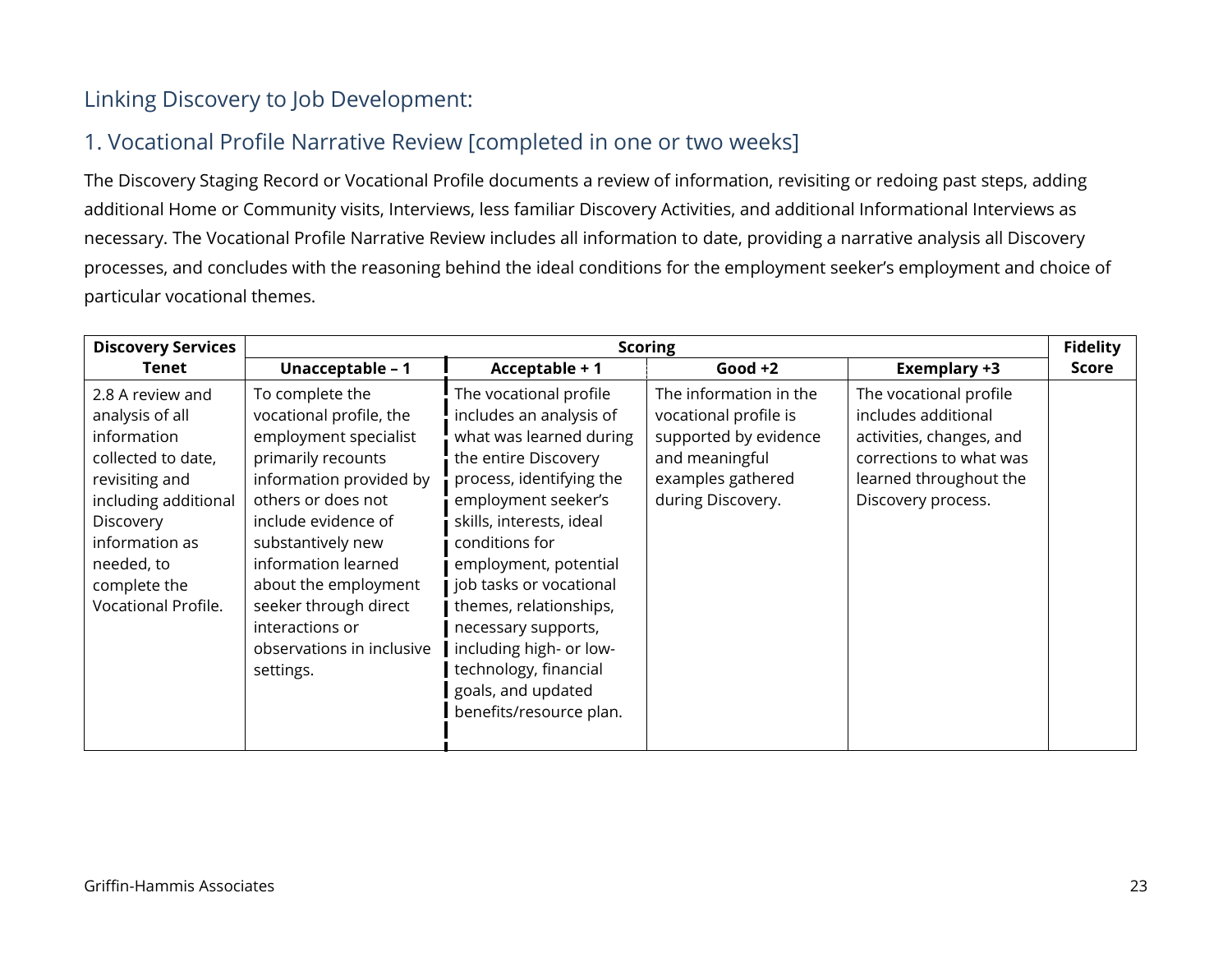| <b>Discovery</b>                                                                                                                                  | <b>Scoring</b>                                                                                                                                                                                |                                                                                                                     |                                                                                                                                                                                                              | <b>Fidelity</b>                                                                            |       |
|---------------------------------------------------------------------------------------------------------------------------------------------------|-----------------------------------------------------------------------------------------------------------------------------------------------------------------------------------------------|---------------------------------------------------------------------------------------------------------------------|--------------------------------------------------------------------------------------------------------------------------------------------------------------------------------------------------------------|--------------------------------------------------------------------------------------------|-------|
| <b>Services Tenet</b>                                                                                                                             | Unacceptable - 1                                                                                                                                                                              | Acceptable + 1                                                                                                      | Good $+2$                                                                                                                                                                                                    | <b>Exemplary +3</b>                                                                        | Score |
| 2.9 The Vocational<br>Profile Narrative<br>describes the<br>completed<br>Discovery process<br>and answers the<br>question: Who is<br>this person? | The vocational profile<br>documents how the<br>employment seeker<br>performed to determine<br>possible jobs or includes<br>negative or limiting<br>commentary about the<br>employment seeker. | The vocational profile is<br>a descriptive narrative,<br>written in a positive,<br>affirming, optimistic<br>manner. | The vocational profile<br>narrative is<br>supplemented with<br>videos, pictures, or other<br>media gathered during<br>Discovery that highlight<br>the employment<br>seeker's skills, and<br>accomplishments. | The vocational profile<br>includes a next-steps list<br>for subsequent Job<br>Development. |       |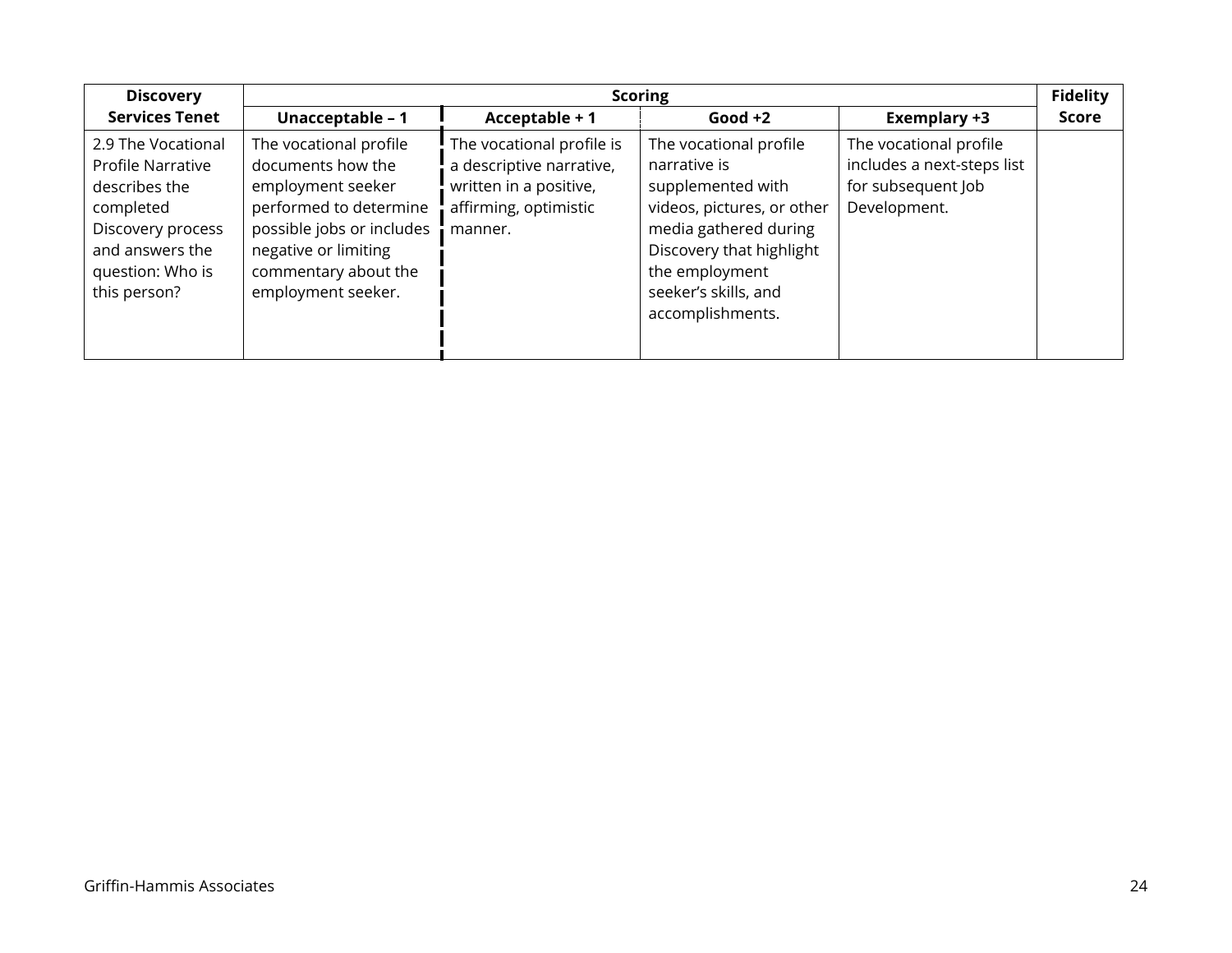# 2. Employment Plan [completed in one or two weeks]

The Vocational Profile or Discovery Staging Record is completed with a written Employment Plan using Discovery information for the next step: Job Development. The Employment Seeker and the Employment Specialist have individual planning discussions with team members and/or conduct a formal planning meeting, to review the information gathered during Discovery, generating specific businesses to contact for CE Job Development that align with the employment seeker's identified and potential skills and vocational themes. The Employment Plan includes either extensive employment leads, generated at a final Discovery planning meeting, and/or from a list of 20 specific local businesses for each Vocational Theme. CE Job Development begins immediately following, within one to two weeks after completing the Employment Plan.

| <b>Discovery Services</b>                                                                                                                                                                                                                                                                                                                               | <b>Scoring</b>                                                                                                                                                                                                                                   |                                                                                                                                                                                                                                                                                                                                                                                                 |                                                                                                                                                                                                                                                                                           | <b>Fidelity</b>                                                                                                                                        |              |
|---------------------------------------------------------------------------------------------------------------------------------------------------------------------------------------------------------------------------------------------------------------------------------------------------------------------------------------------------------|--------------------------------------------------------------------------------------------------------------------------------------------------------------------------------------------------------------------------------------------------|-------------------------------------------------------------------------------------------------------------------------------------------------------------------------------------------------------------------------------------------------------------------------------------------------------------------------------------------------------------------------------------------------|-------------------------------------------------------------------------------------------------------------------------------------------------------------------------------------------------------------------------------------------------------------------------------------------|--------------------------------------------------------------------------------------------------------------------------------------------------------|--------------|
| Tenet                                                                                                                                                                                                                                                                                                                                                   | Unacceptable - 1                                                                                                                                                                                                                                 | Acceptable + 1                                                                                                                                                                                                                                                                                                                                                                                  | Good $+2$                                                                                                                                                                                                                                                                                 | Exemplary +3                                                                                                                                           | <b>Score</b> |
| 2.10 The<br>employment<br>specialist, the<br>employment<br>seeker, and<br>members of the<br>employment<br>seeker's team, hold<br>an in-person<br>meeting, have joint<br>online<br>communication<br>meetings, or other<br>joint<br>communication to<br>create an<br>Employment Plan<br>that contains<br>businesses to<br>contact for Job<br>Development. | The employment<br>specialist reviews the<br>information gathered<br>during Discovery and<br>creates a next-steps plan,<br>without creating an<br>employment<br>development plan of<br>specific employers for<br>the job developer to<br>contact. | The employment<br>specialist, the<br>employment seeker, and<br>members of the<br>employment seeker's<br>team meet to review the<br>Vocational profile and<br>develop an employment<br>plan that incorporates<br>conditions for successful<br>employment, available<br>resources to support job<br>creation (PASS, VR, etc.),<br>and specific businesses<br>for the job developer to<br>contact. | The employment plan<br>includes dozens of local<br>business contacts that<br>relate to the employment<br>seeker's identified and<br>potential skills, interests,<br>and vocational themes<br>supplemented by<br>marketing materials,<br>videos, and/or<br>representational<br>portfolios. | The employment plan<br>team members assist the<br>job developer to<br>implement the plan by<br>facilitating introductions<br>to identified businesses. |              |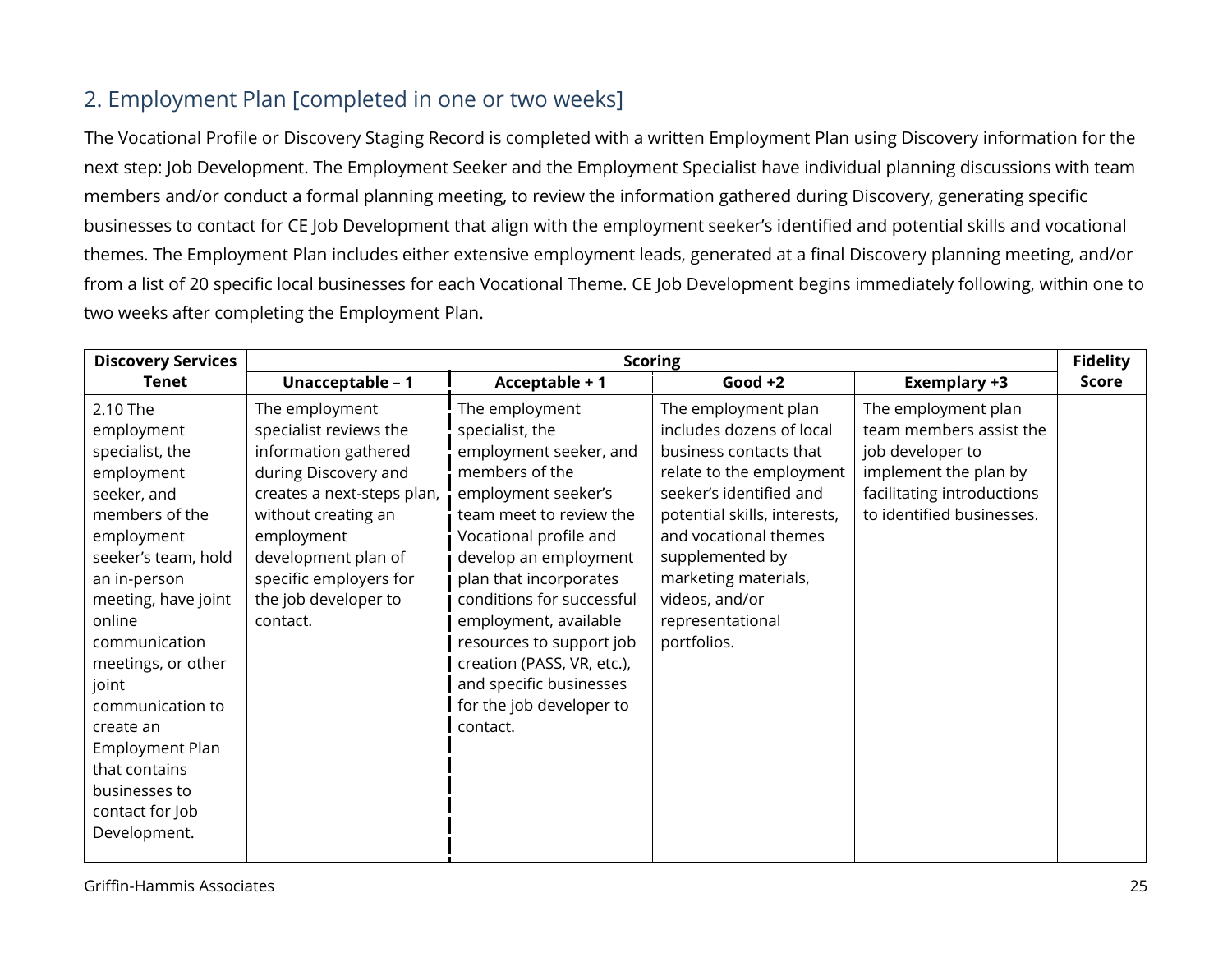# Timeliness Score: Linking Discovery to Job Development

Vocational Profile Narrative Review and Employment Plan complete within 4 weeks of completing Informational Interviews, excluding weeks the process has been paused by the employment seeker.

| <b>Linking Discovery</b>                                                         | <b>Scoring</b>                                                                   |                                                                                                                                                         |                                                                                                                                                         | <b>Fidelity</b>                                                                                                                                         |              |
|----------------------------------------------------------------------------------|----------------------------------------------------------------------------------|---------------------------------------------------------------------------------------------------------------------------------------------------------|---------------------------------------------------------------------------------------------------------------------------------------------------------|---------------------------------------------------------------------------------------------------------------------------------------------------------|--------------|
| to Job                                                                           | Unacceptable - 1                                                                 | Acceptable + 1                                                                                                                                          | Good $+2$                                                                                                                                               | <b>Exemplary +3</b>                                                                                                                                     | <b>Score</b> |
| <b>Development</b>                                                               |                                                                                  |                                                                                                                                                         |                                                                                                                                                         |                                                                                                                                                         |              |
| <b>Timeliness</b>                                                                |                                                                                  |                                                                                                                                                         |                                                                                                                                                         |                                                                                                                                                         |              |
| <b>Vocational Profile</b><br>Narrative Review<br>and Employment                  | <b>Vocational Profile</b><br>Narrative Review and<br><b>Employment Plan take</b> | <b>Vocational Profile</b><br>Narrative Review and<br><b>Employment Plan</b>                                                                             | <b>Vocational Profile</b><br>Narrative Review and<br><b>Employment Plan</b>                                                                             | <b>Vocational Profile</b><br>Narrative Review and<br><b>Employment Plan</b>                                                                             |              |
| Plan complete<br>within 4 weeks of<br>completing<br>Informational<br>Interviews. | more than 4 weeks to<br>complete.                                                | complete within 4<br>weeks of completing<br>Informational<br>Interviews, excluding<br>weeks the process has<br>been paused by the<br>employment seeker. | complete within 3<br>weeks of completing<br>Informational<br>Interviews, excluding<br>weeks the process has<br>been paused by the<br>employment seeker. | complete within 2<br>weeks of completing<br>Informational<br>Interviews, excluding<br>weeks the process has<br>been paused by the<br>employment seeker. |              |